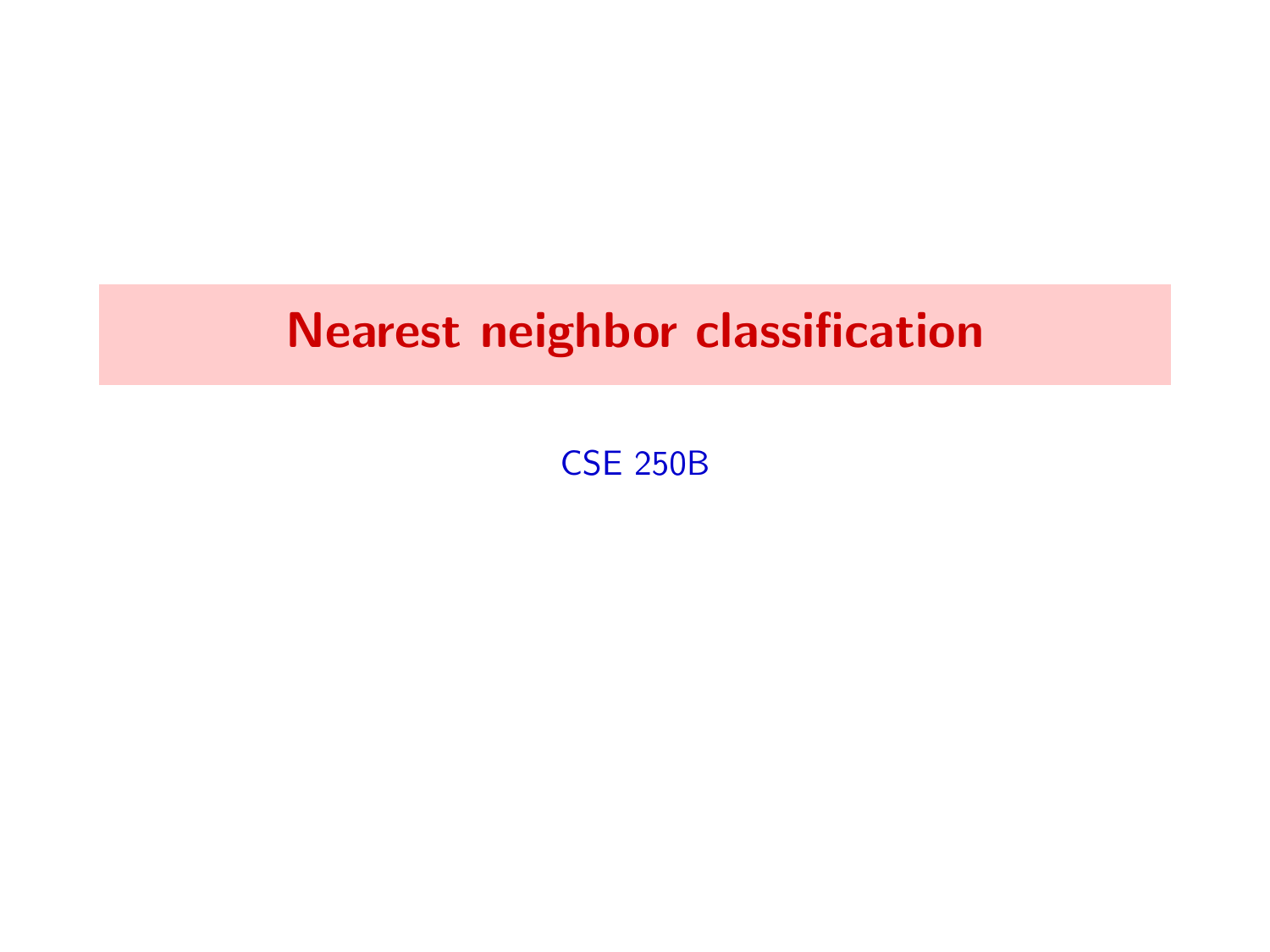#### The problem we'll solve today

Given an image of a handwritten digit, say which digit it is.

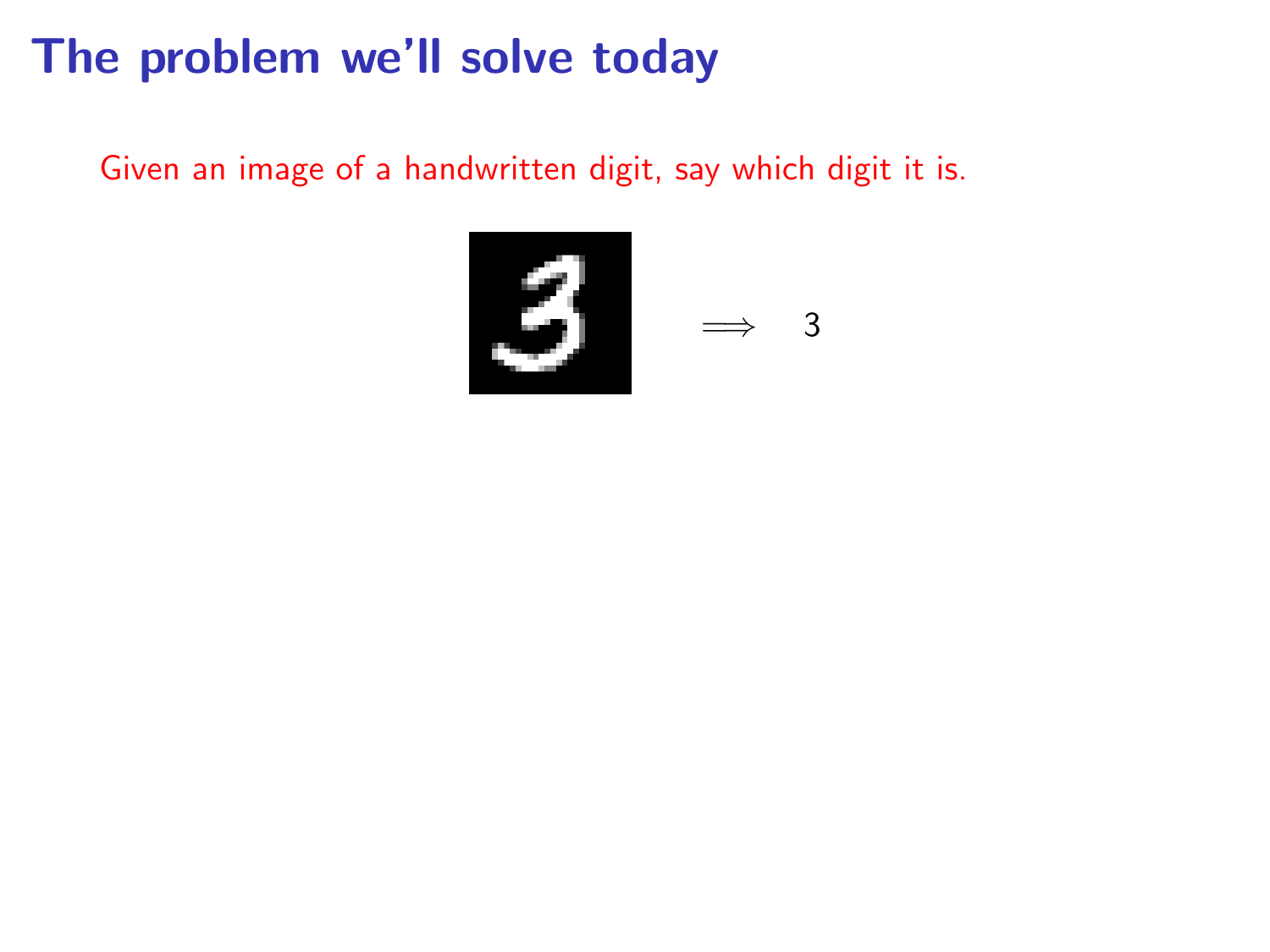#### The problem we'll solve today

Given an image of a handwritten digit, say which digit it is.



Some more examples:

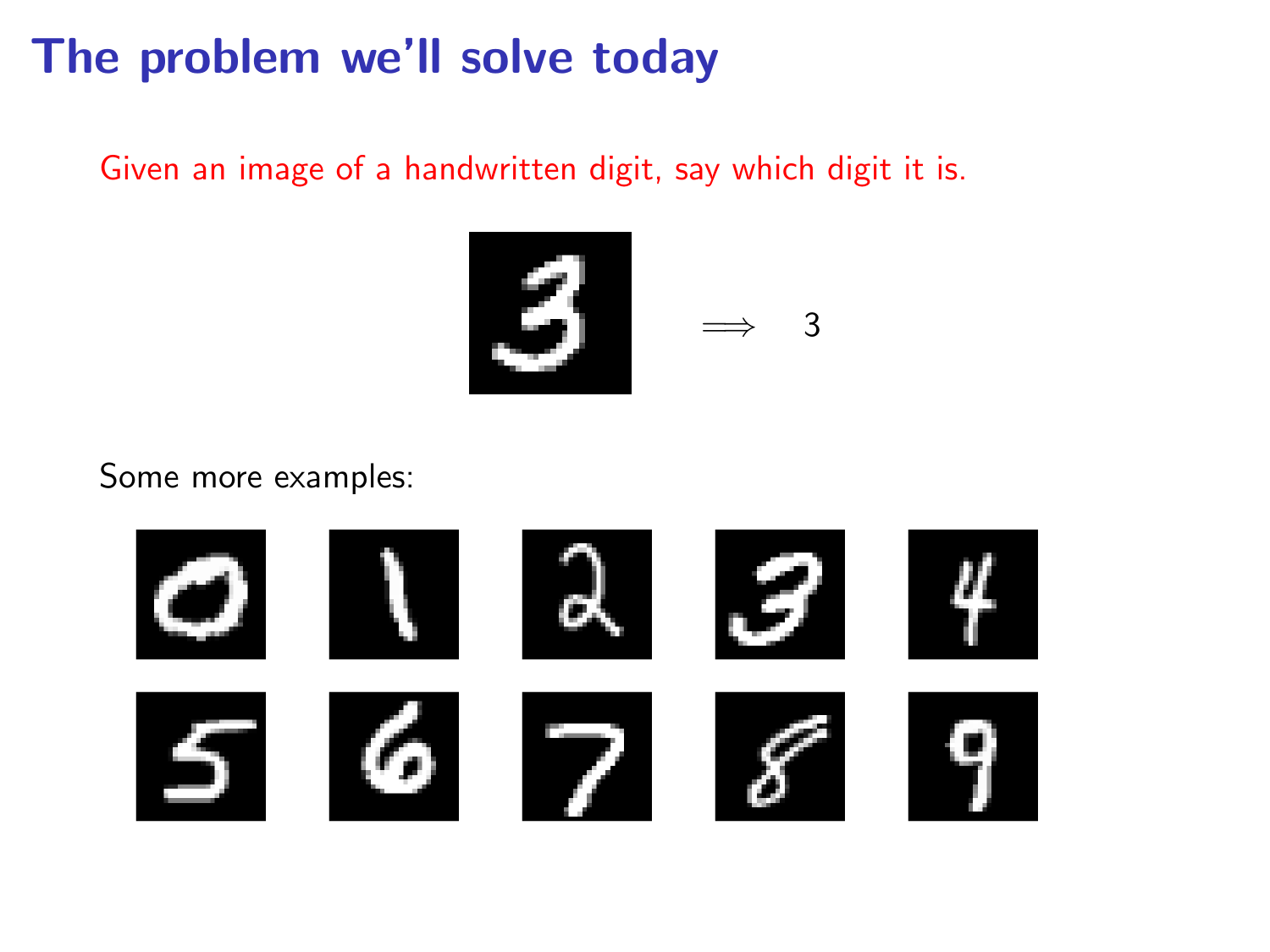# The machine learning approach

Assemble a data set:

The MNIST data set of handwritten digits:

- Training set of 60,000 images and their labels.
- Test set of 10,000 images and their labels.

And let the machine figure out the underlying patterns.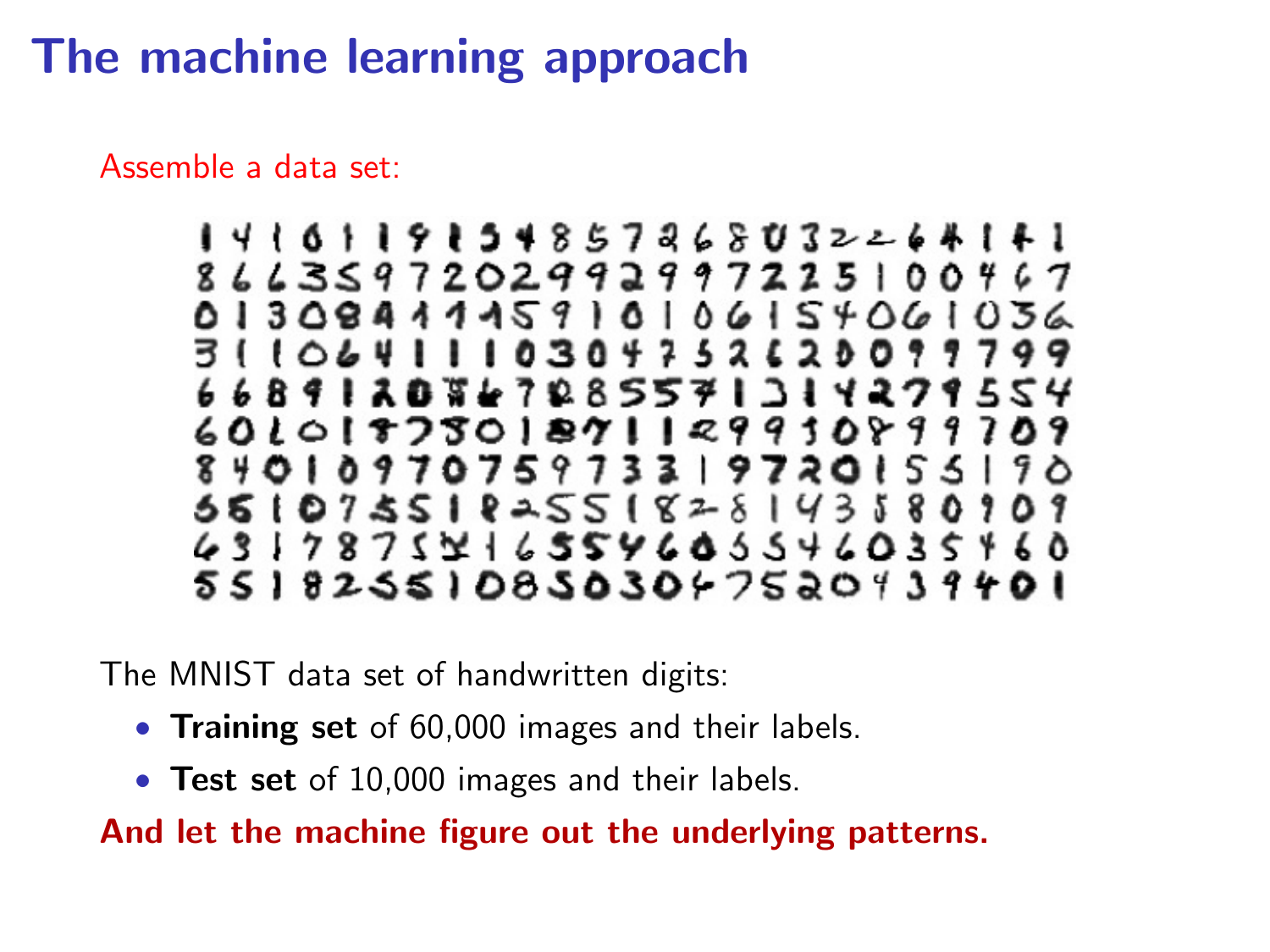Training images  $x^{(1)}, x^{(2)}, x^{(3)}, \ldots, x^{(60000)}$ Labels  $y^{(1)}, y^{(2)}, y^{(3)}, \ldots, y^{(60000)}$  are numbers in the range  $0-9$ 



How to **classify** a new image  $x$ ?

- Find its nearest neighbor amongst the  $x^{(i)}$
- Return  $y^{(i)}$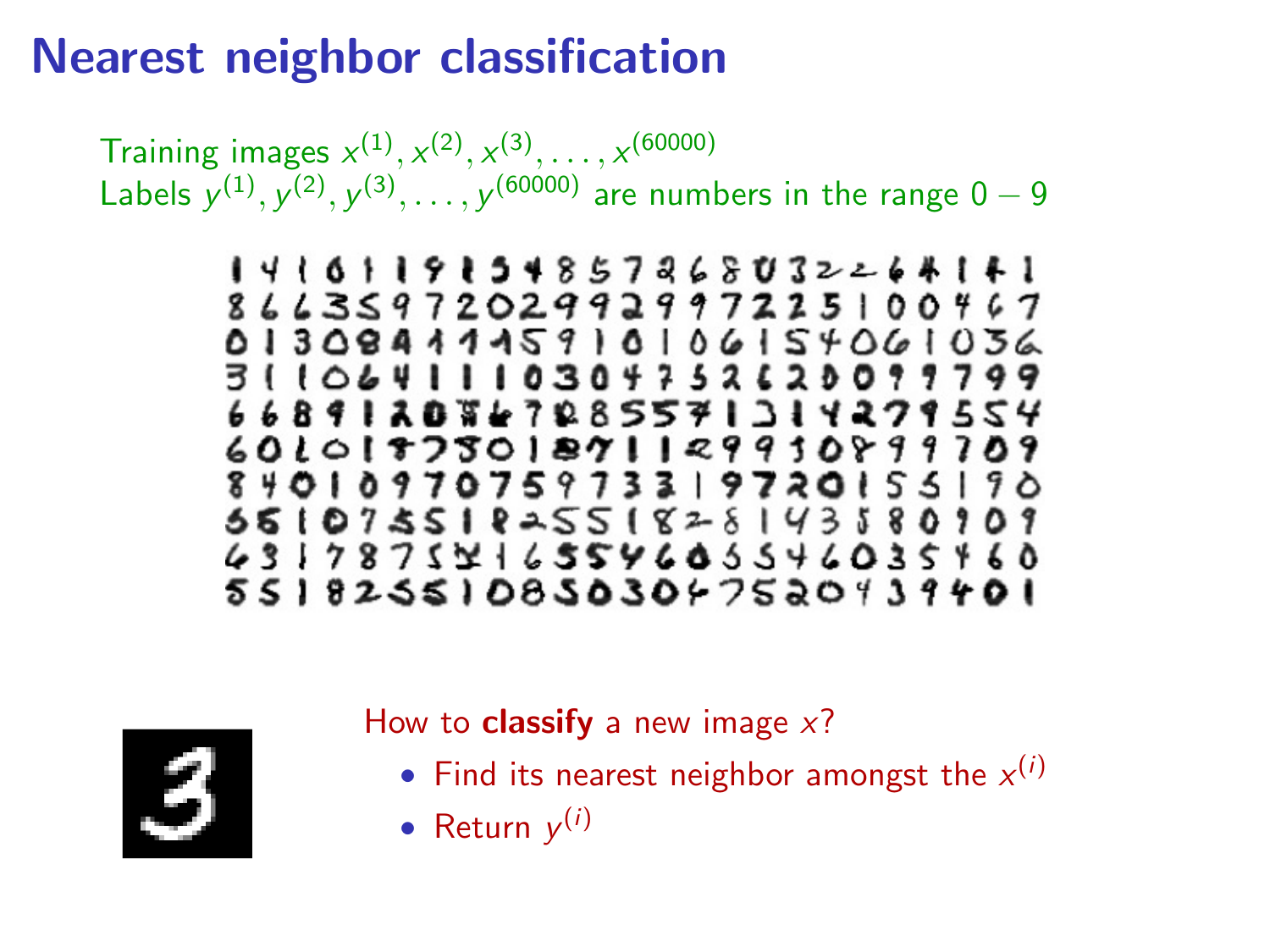### The data space

How to measure the distance between images?



MNIST images:

- Size  $28 \times 28$  (total: 784 pixels)
- Each pixel is grayscale: 0-255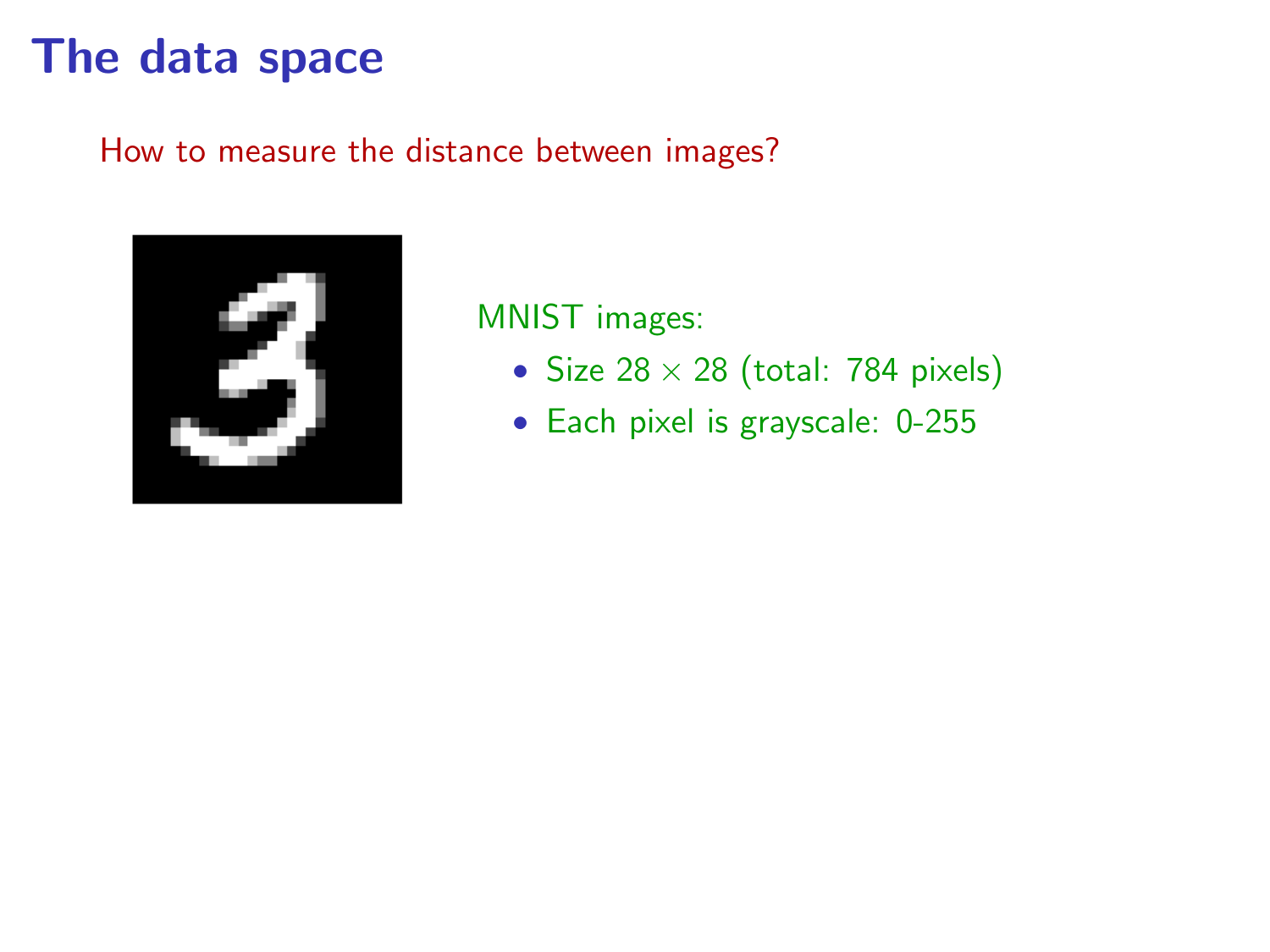## The data space

How to measure the distance between images?



MNIST images:

- Size  $28 \times 28$  (total: 784 pixels)
- Each pixel is grayscale: 0-255

Stretch each image into a vector with 784 coordinates:



- Data space  $\mathcal{X} = \mathbb{R}^{784}$
- Label space  $\mathcal{Y} = \{0, 1, \ldots, 9\}$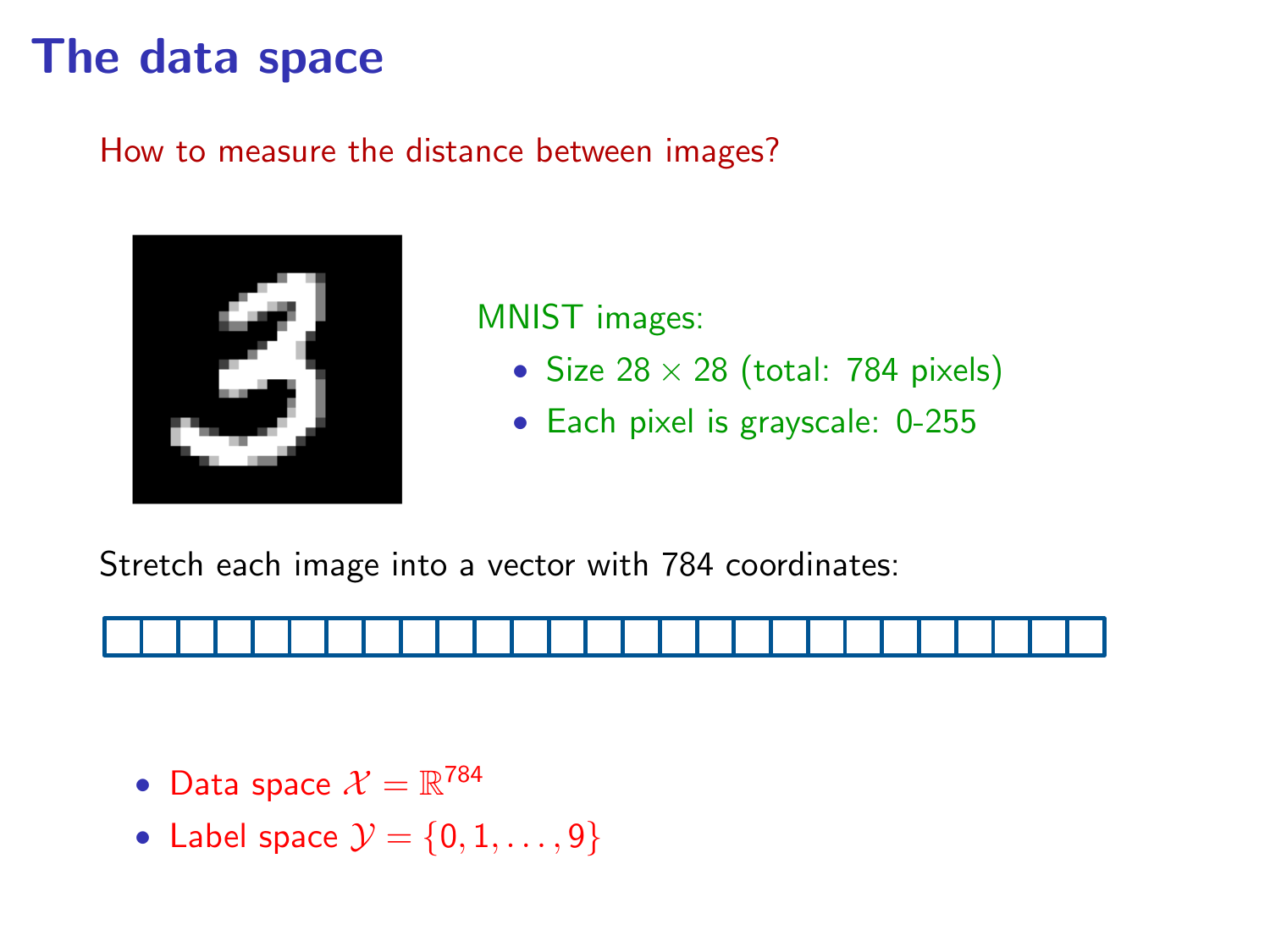# The distance function

Remember Euclidean distance in two dimensions?

$$
z = (3, 5)
$$

$$
x = \mathbf{1}, 2)
$$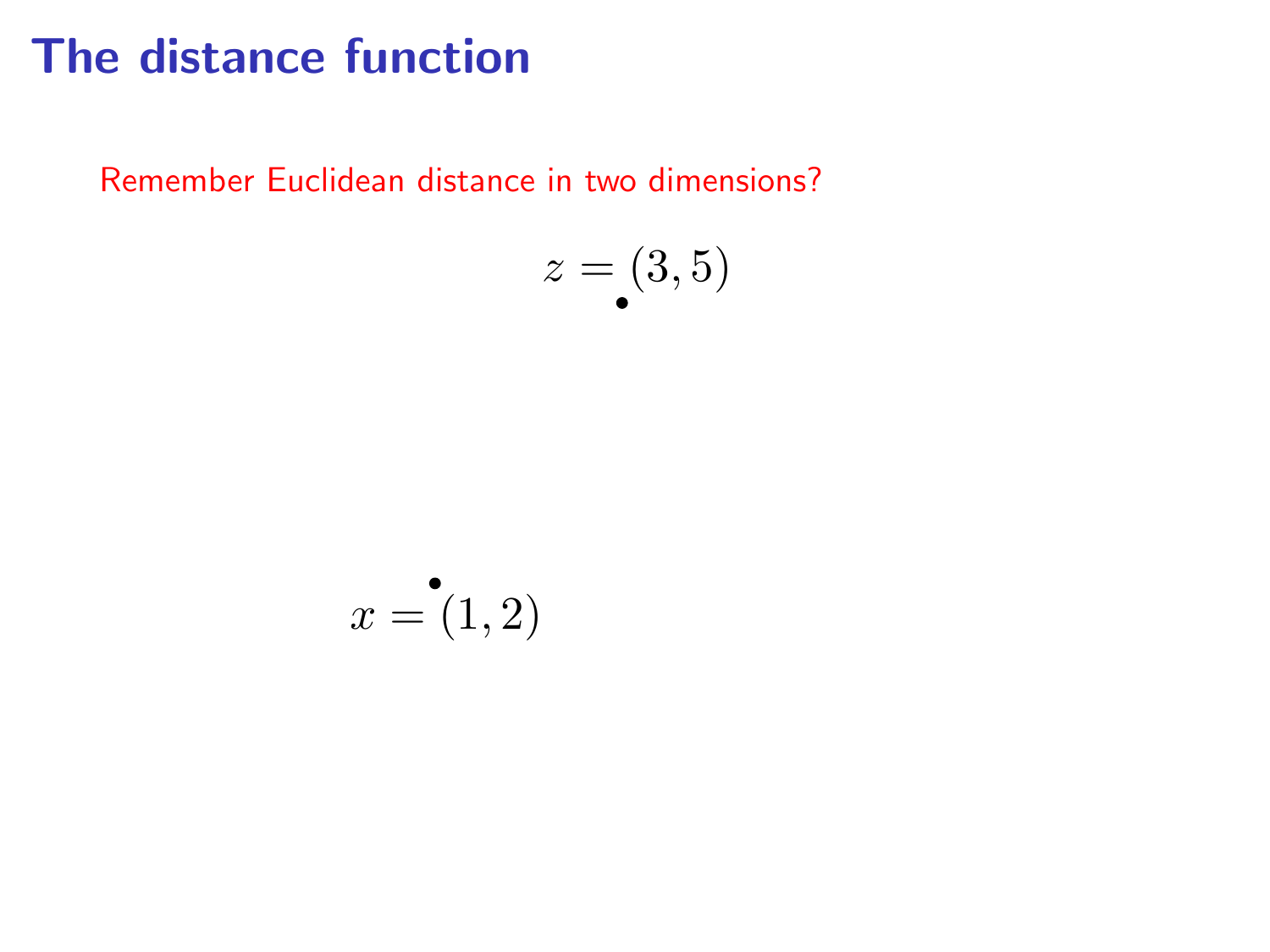#### Euclidean distance in higher dimension

Euclidean distance between 784-dimensional vectors  $x, z$  is

$$
||x-z|| = \sqrt{\sum_{i=1}^{784} (x_i - z_i)^2}
$$

Here  $x_i$  is the *i*th coordinate of  $x$ .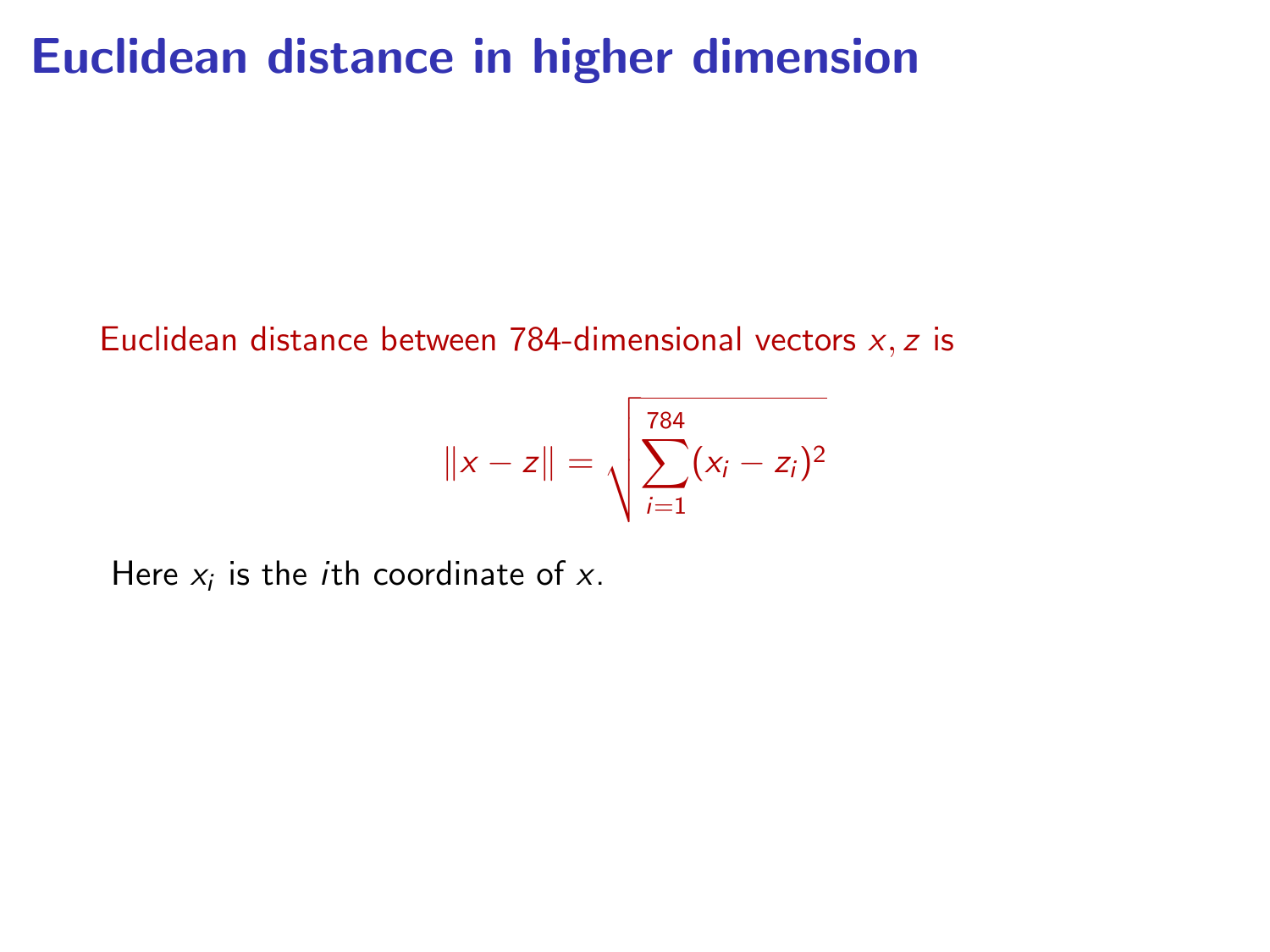Training images  $x^{(1)},...,x^{(60000)}$ , labels  $y^{(1)},...,y^{(60000)}$ 

1416119154857268032264141 8663597202992997225100467 0130841115910106154061036 3110641110304752628099799 6689120847285571314279554 6010187801871129910899709 8401097075973319720155190 5610755182551828143880101 4317875716554605546035460 5518255108503047520439401

To classify a new image  $x$ :

- Find its nearest neighbor amongst the  $x^{(i)}$  using Euclidean distance in  $\mathbb{R}^{784}$
- Return  $y^{(i)}$

How accurate is this classifier?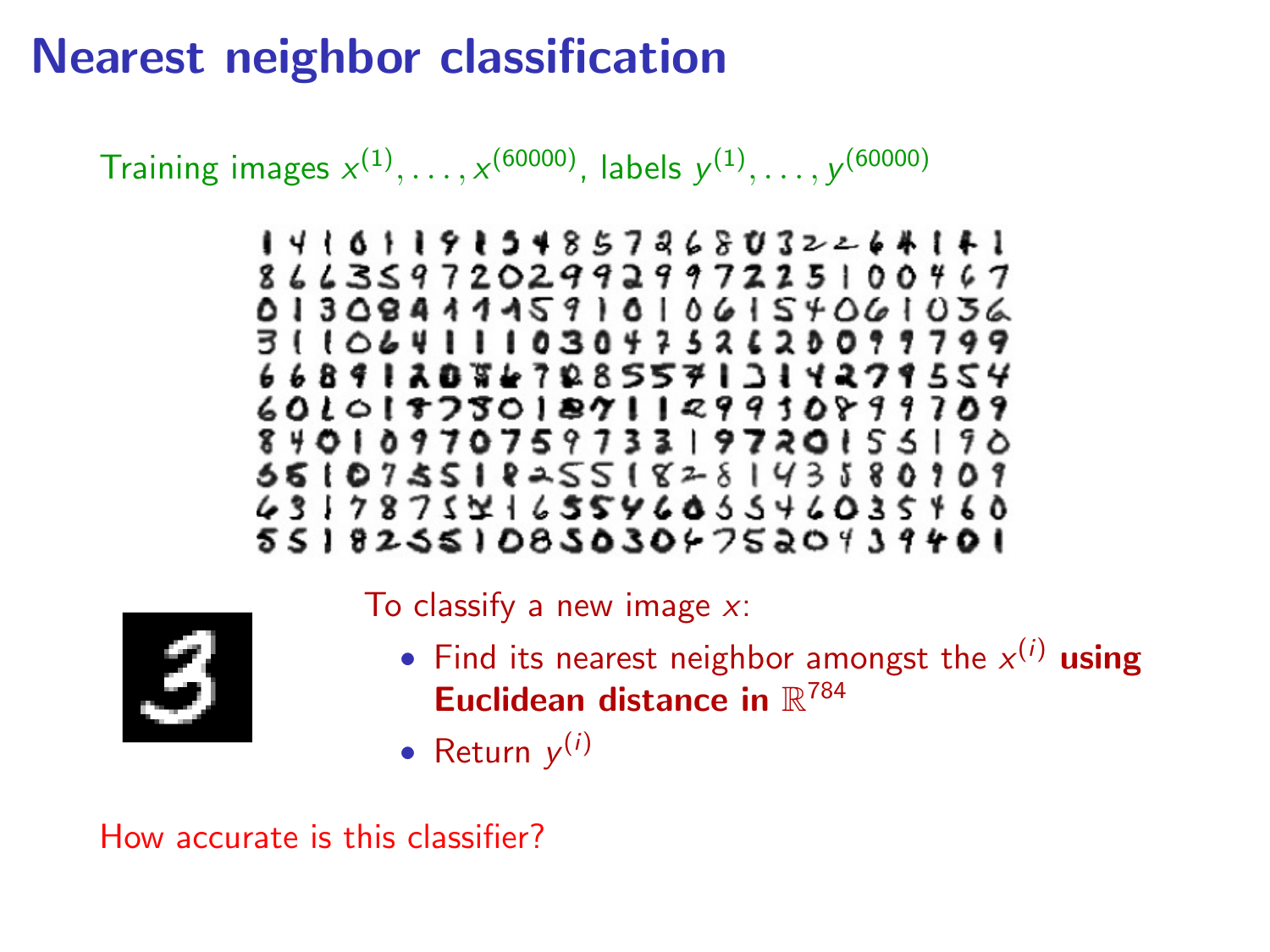Training set of 60,000 points.

• What is the error rate on training points?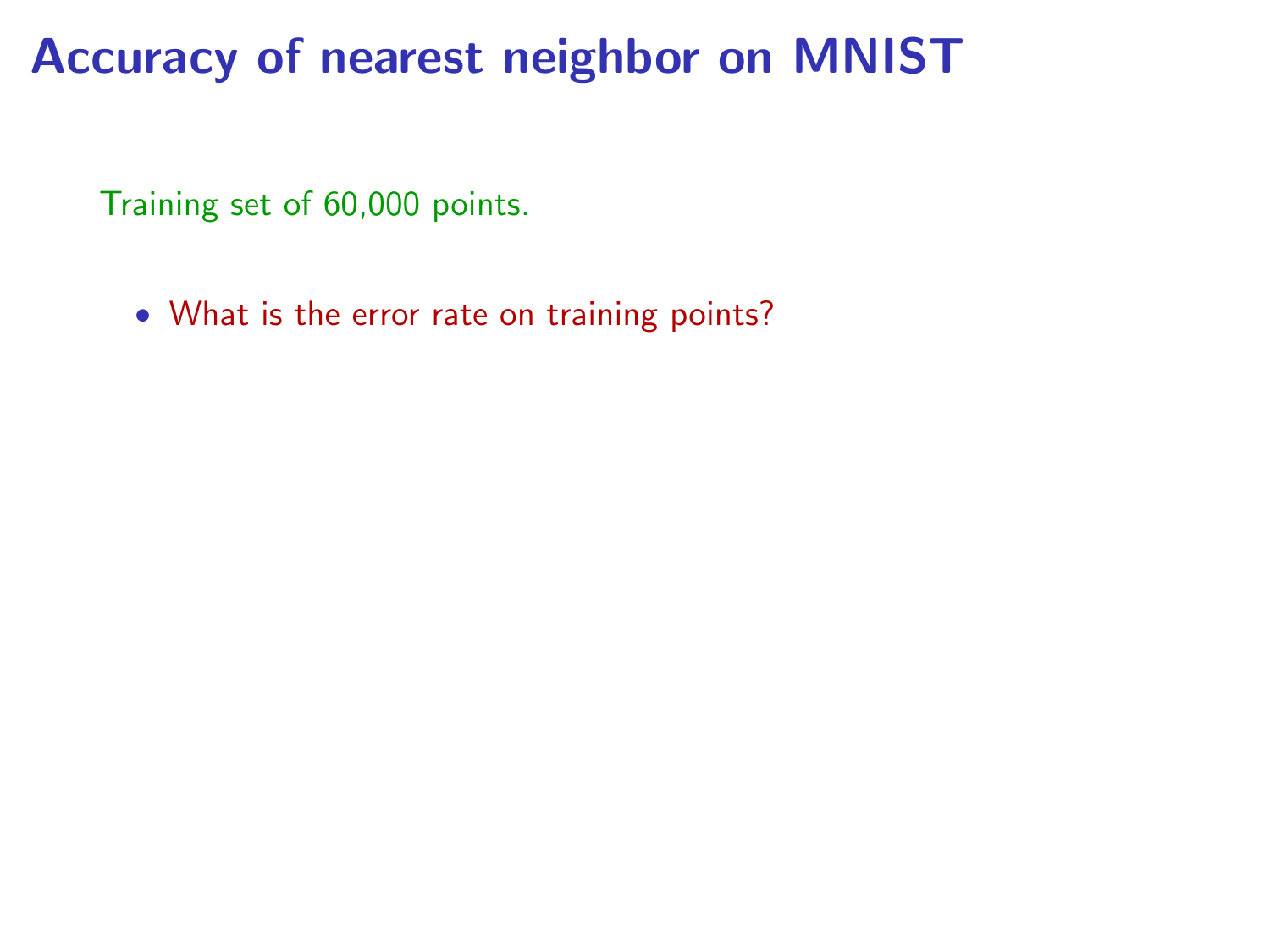Training set of 60,000 points.

• What is the error rate on training points? Zero. In general, **training error** is an overly optimistic predictor of future performance.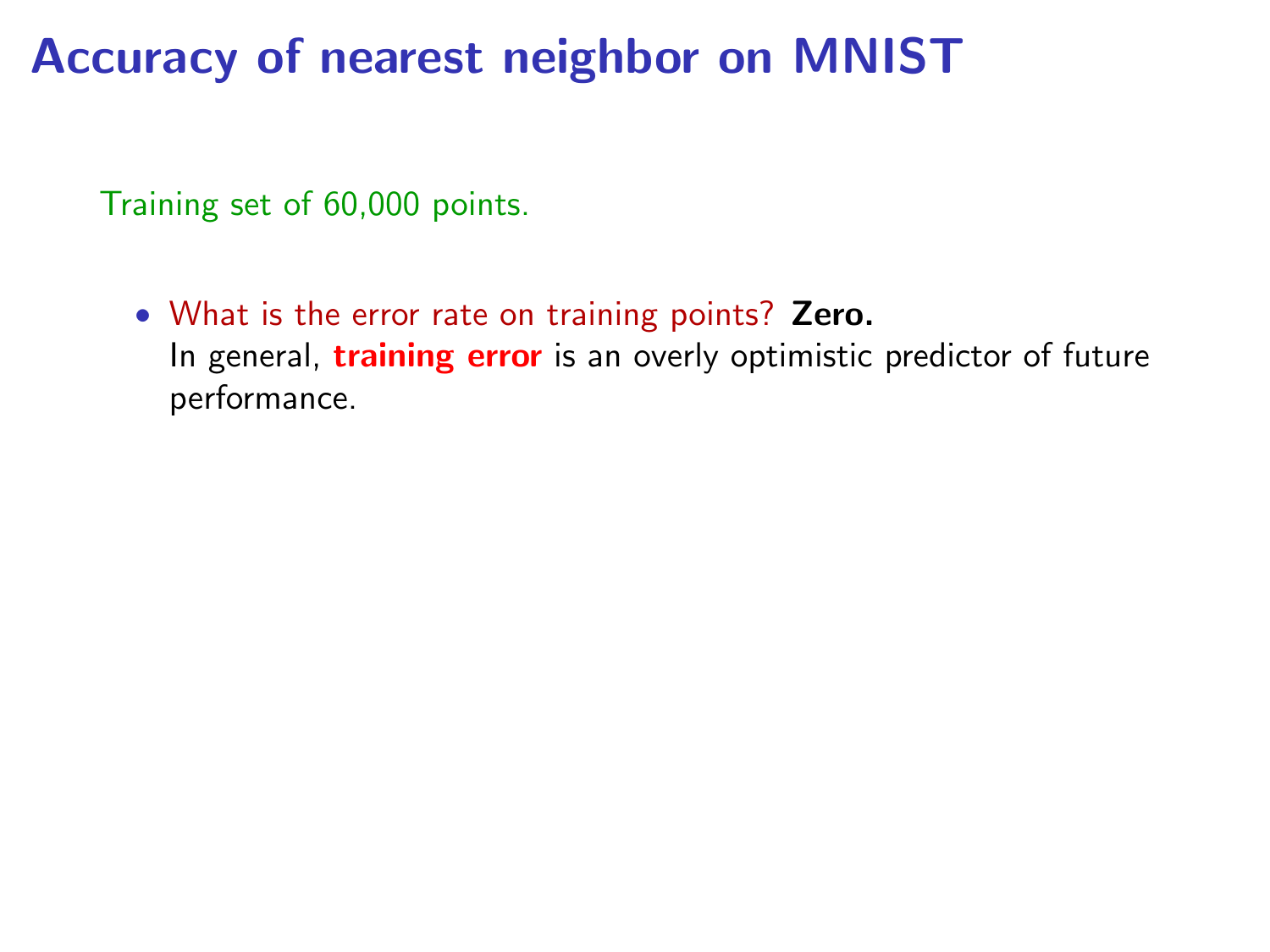- What is the error rate on training points? Zero. In general, **training error** is an overly optimistic predictor of future performance.
- A better gauge: separate test set of 10,000 points. **Test error**  $=$  fraction of test points incorrectly classified.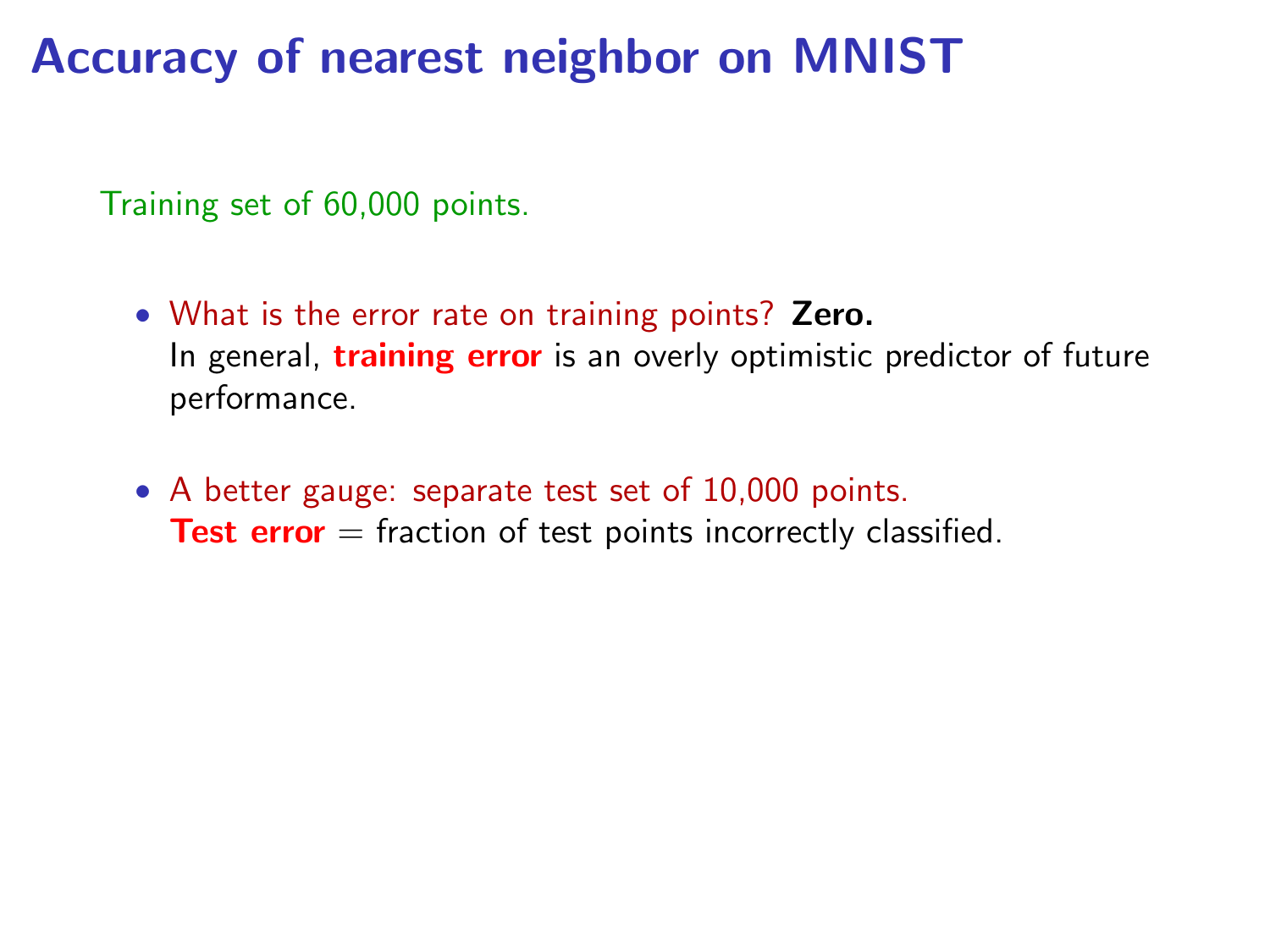- What is the error rate on training points? Zero. In general, **training error** is an overly optimistic predictor of future performance.
- A better gauge: separate test set of 10,000 points. **Test error**  $=$  fraction of test points incorrectly classified.
- What test error would we expect for a random classifier? (One that picks a label  $0 - 9$  at random?)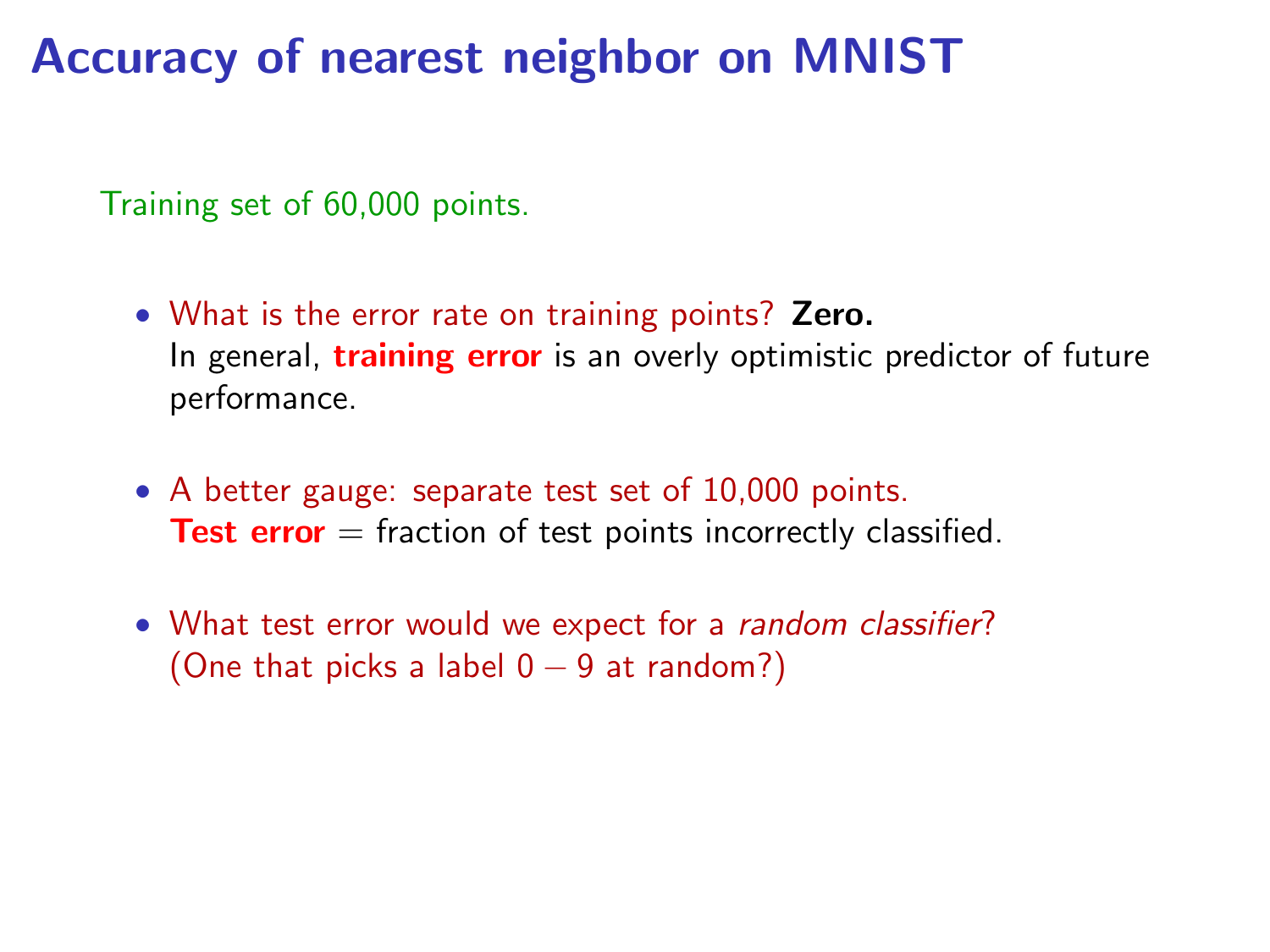- What is the error rate on training points? Zero. In general, **training error** is an overly optimistic predictor of future performance.
- A better gauge: separate test set of 10,000 points. **Test error**  $=$  fraction of test points incorrectly classified.
- What test error would we expect for a random classifier? (One that picks a label  $0 - 9$  at random?) 90%.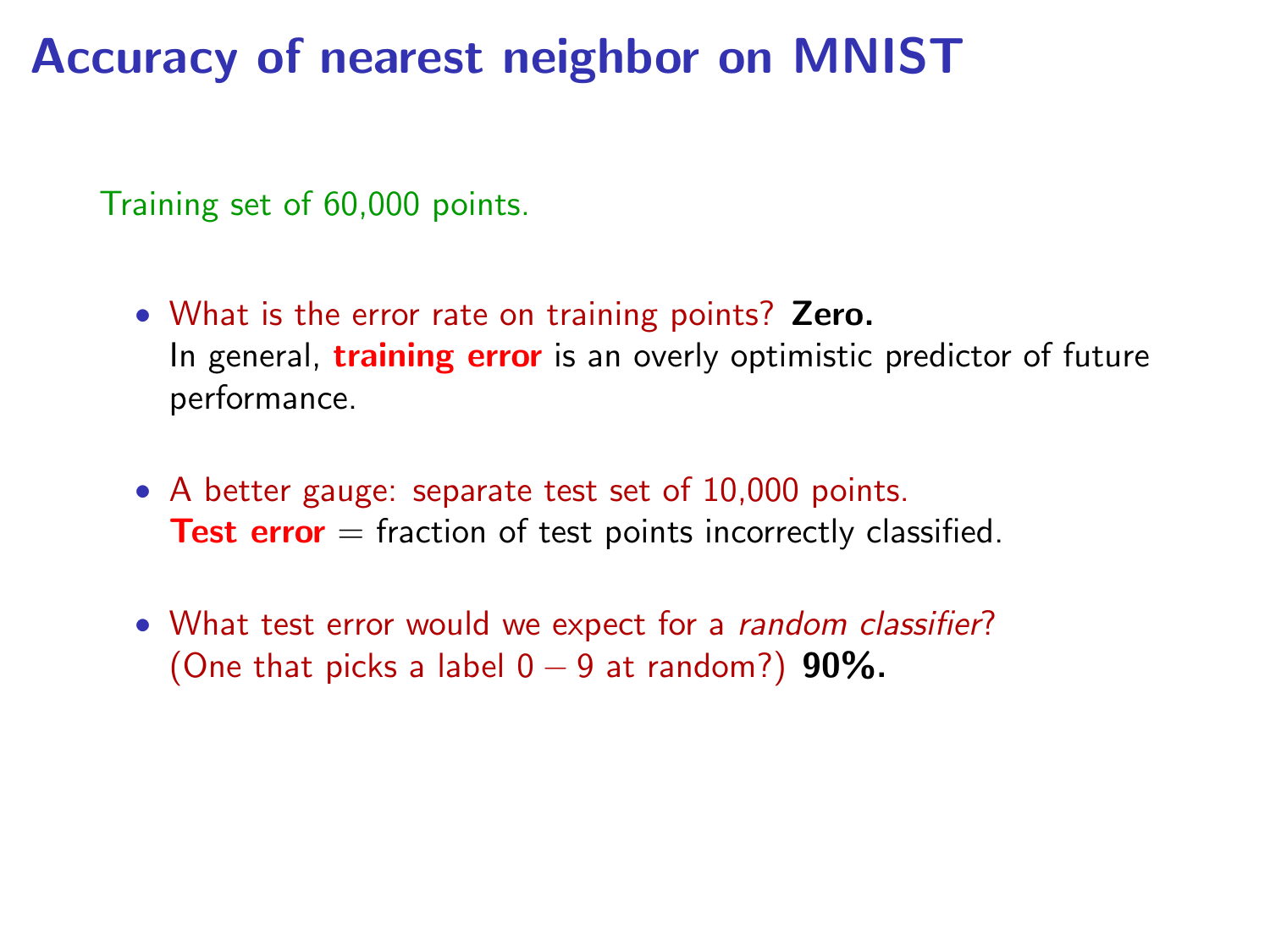- What is the error rate on training points? Zero. In general, **training error** is an overly optimistic predictor of future performance.
- A better gauge: separate test set of 10,000 points. **Test error**  $=$  fraction of test points incorrectly classified.
- What test error would we expect for a random classifier? (One that picks a label  $0 - 9$  at random?) 90%.
- Test error of nearest neighbor: 3.09%.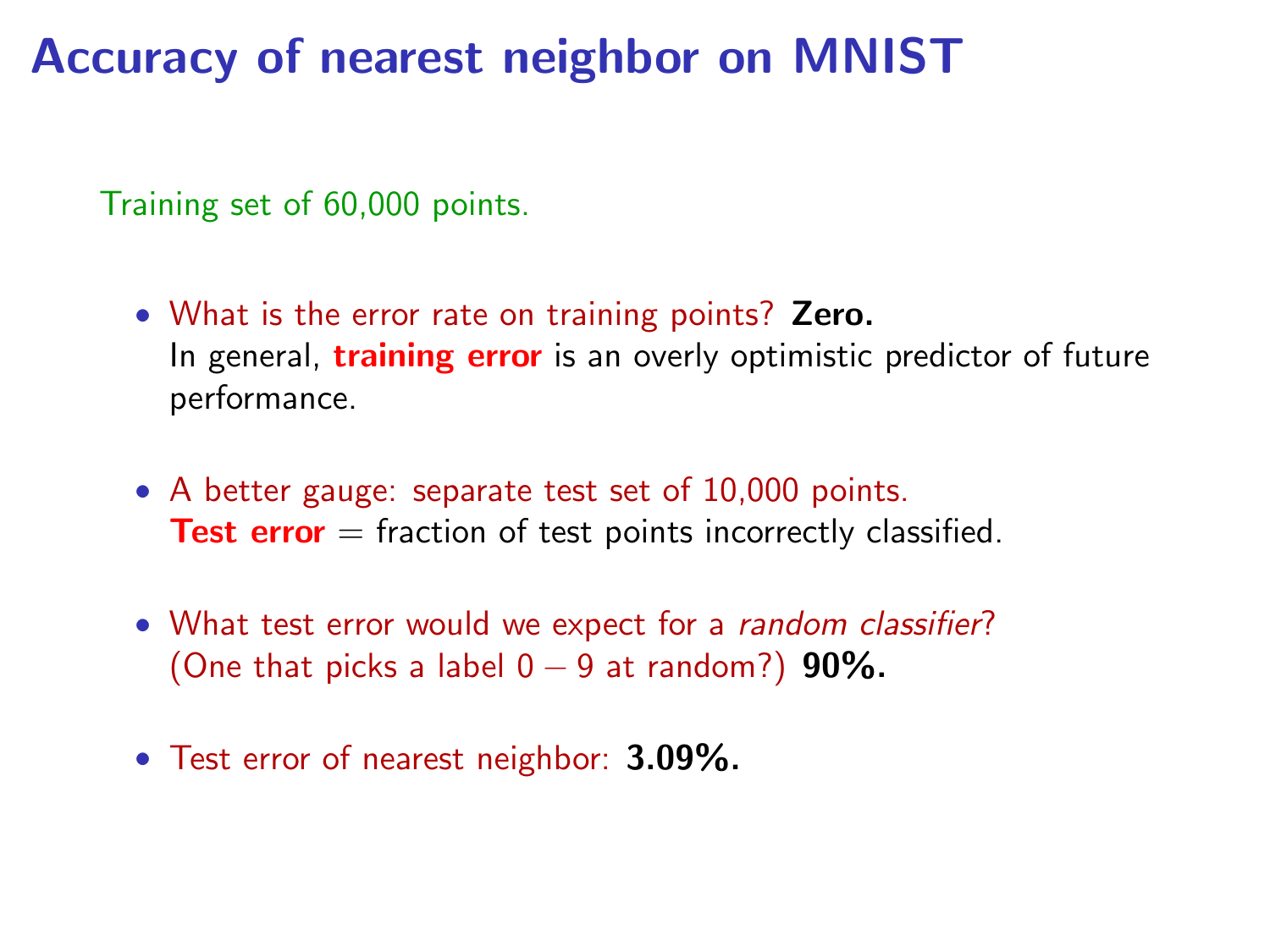# Examples of errors

Test set of 10,000 points:

- 309 are misclassified
- Error rate 3.09%

#### Examples of errors:

|  | Query $\epsilon$ $\beta$ $\zeta$ $\beta$ $\eta$                                                                 |  |  |
|--|-----------------------------------------------------------------------------------------------------------------|--|--|
|  | $M$ $\boldsymbol{\omega}$ $\boldsymbol{\omega}$ $\boldsymbol{\chi}$ $\boldsymbol{\omega}$ $\boldsymbol{\gamma}$ |  |  |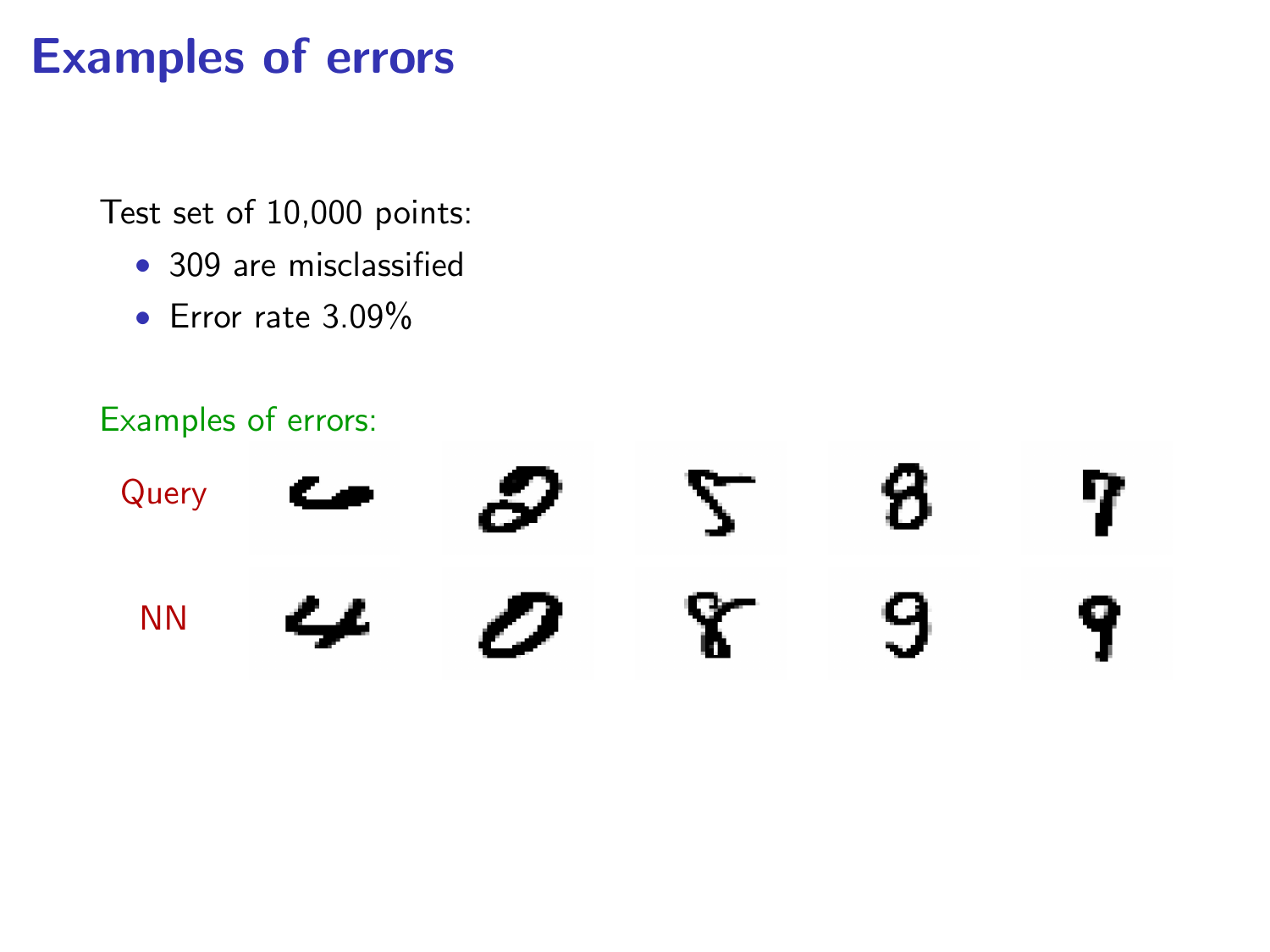# Examples of errors

Test set of 10,000 points:

- 309 are misclassified
- Error rate 3.09%

#### Examples of errors:

|  | Query $\epsilon$ $\beta$ $\zeta$ $\beta$ $\eta$                                                                 |  |  |
|--|-----------------------------------------------------------------------------------------------------------------|--|--|
|  | $M$ $\boldsymbol{\omega}$ $\boldsymbol{\omega}$ $\boldsymbol{\chi}$ $\boldsymbol{\omega}$ $\boldsymbol{\gamma}$ |  |  |

Ideas for improvement:  $(1)$  k-NN  $(2)$  better distance function.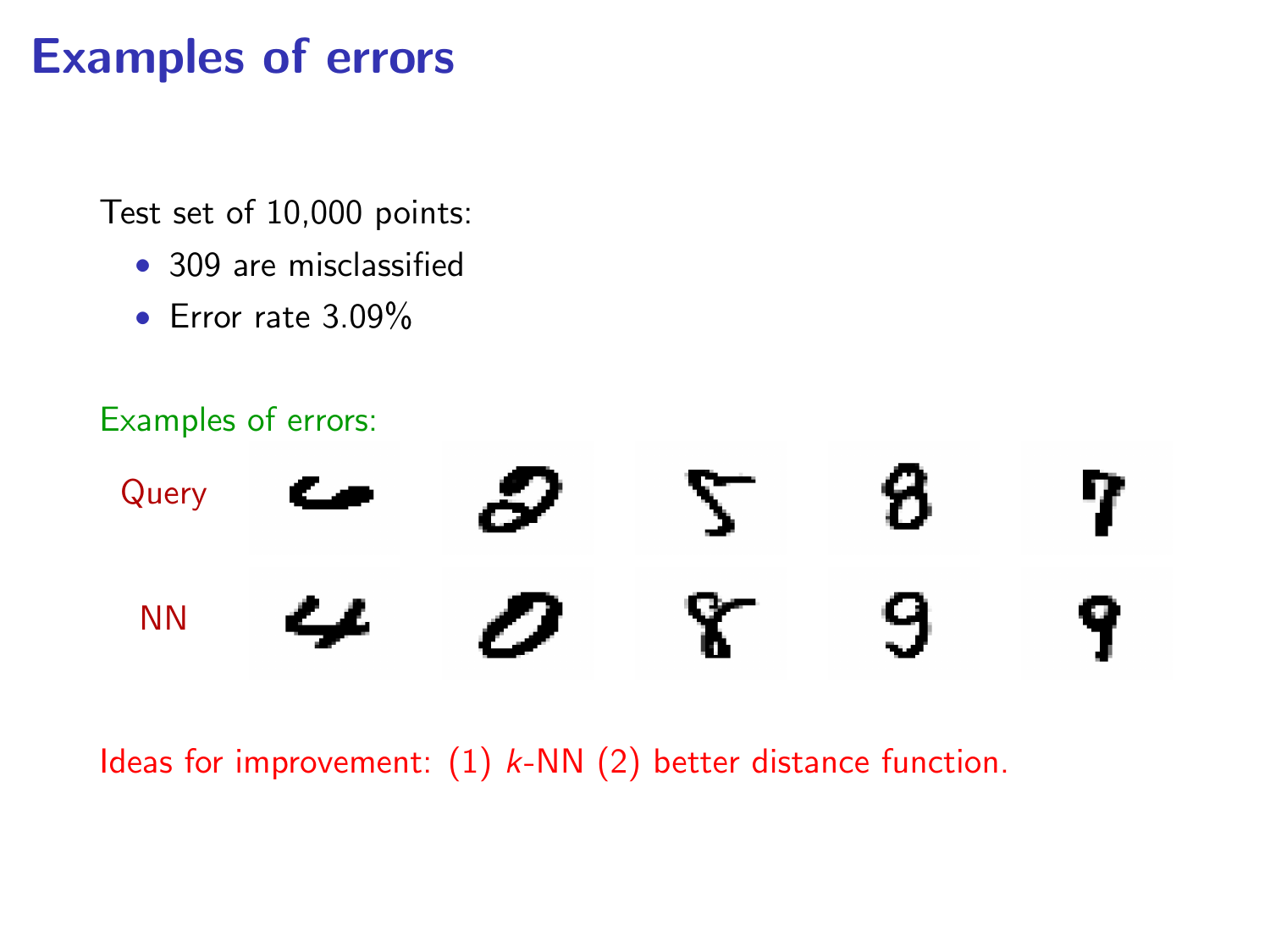Classify a point using the labels of its  $k$  nearest neighbors among the training points.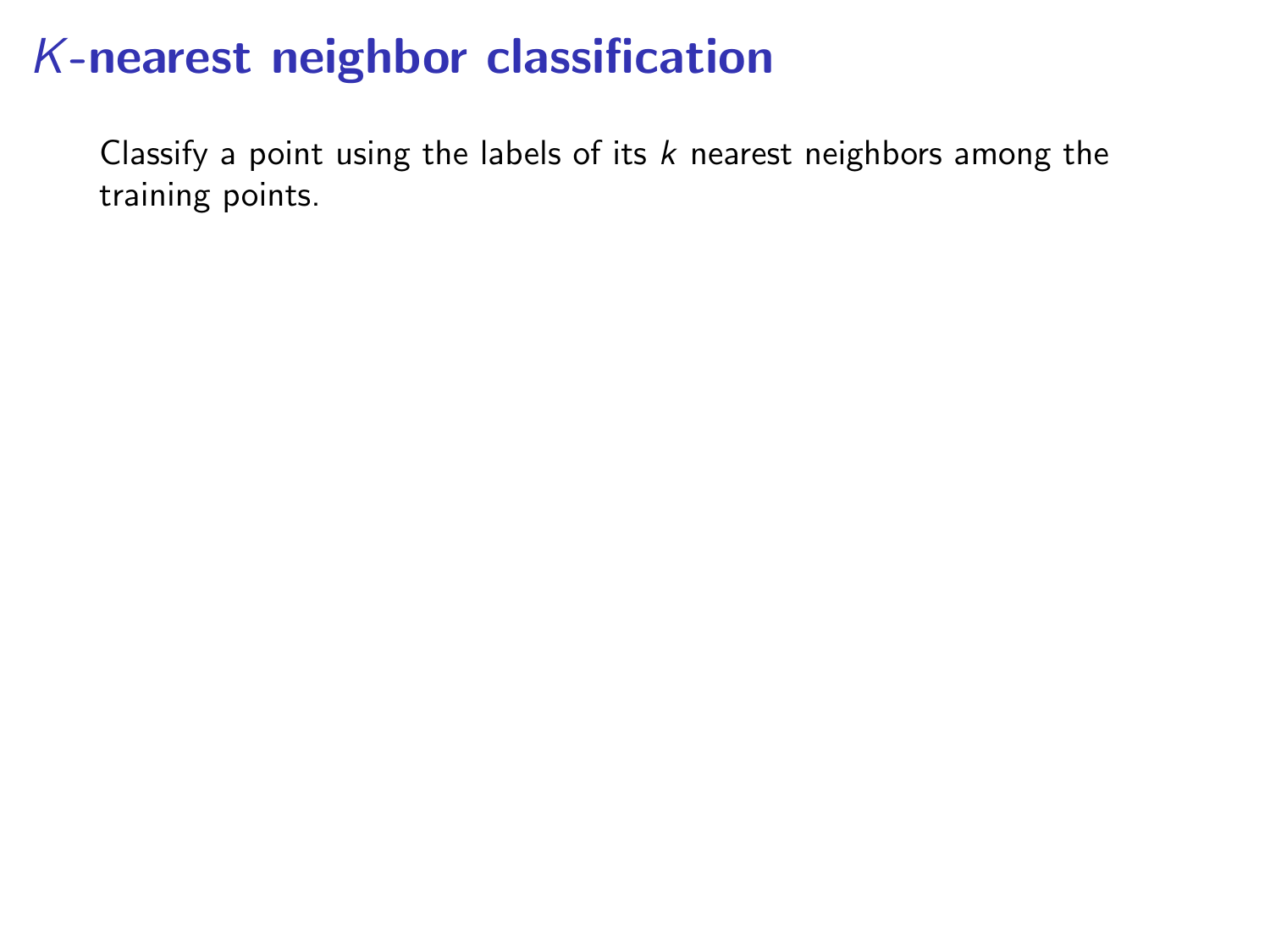Classify a point using the labels of its  $k$  nearest neighbors among the training points.

$$
\text{MNIST:} \quad \begin{array}{c|cccccc} k & 1 & 3 & 5 & 7 & 9 & 11 \\ \hline \text{Test error (\%)} & 3.09 & 2.94 & 3.13 & 3.10 & 3.43 & 3.34 \\ \end{array}
$$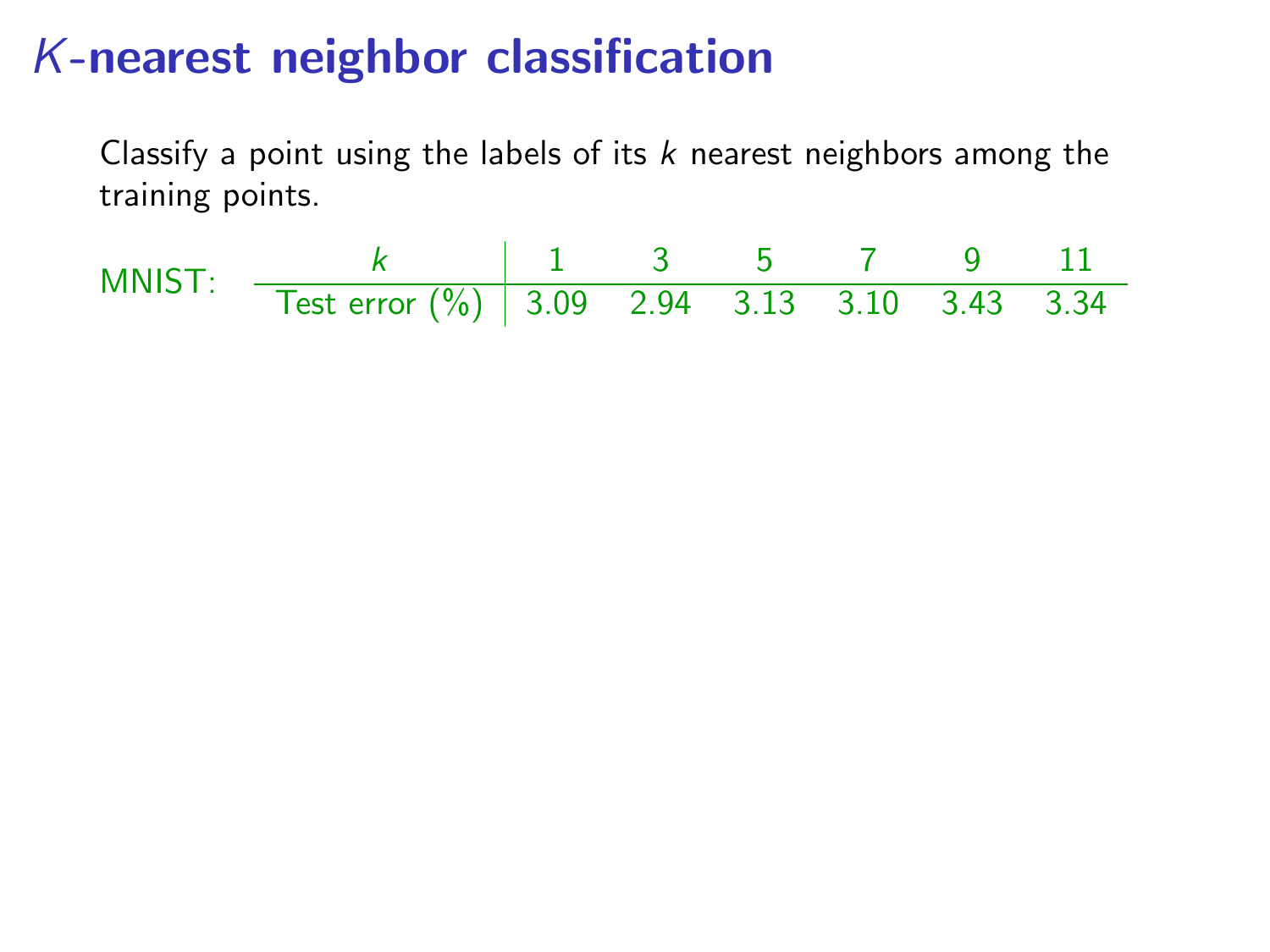Classify a point using the labels of its  $k$  nearest neighbors among the training points.

$$
\text{MNIST:} \quad \frac{k}{\text{Test error } (\%)} \quad \frac{1}{3.09} \quad \frac{3}{2.94} \quad \frac{5}{3.13} \quad \frac{7}{3.10} \quad \frac{9}{3.43} \quad \frac{11}{3.34}
$$

In real life, there's no test set. How to decide which  $k$  is best?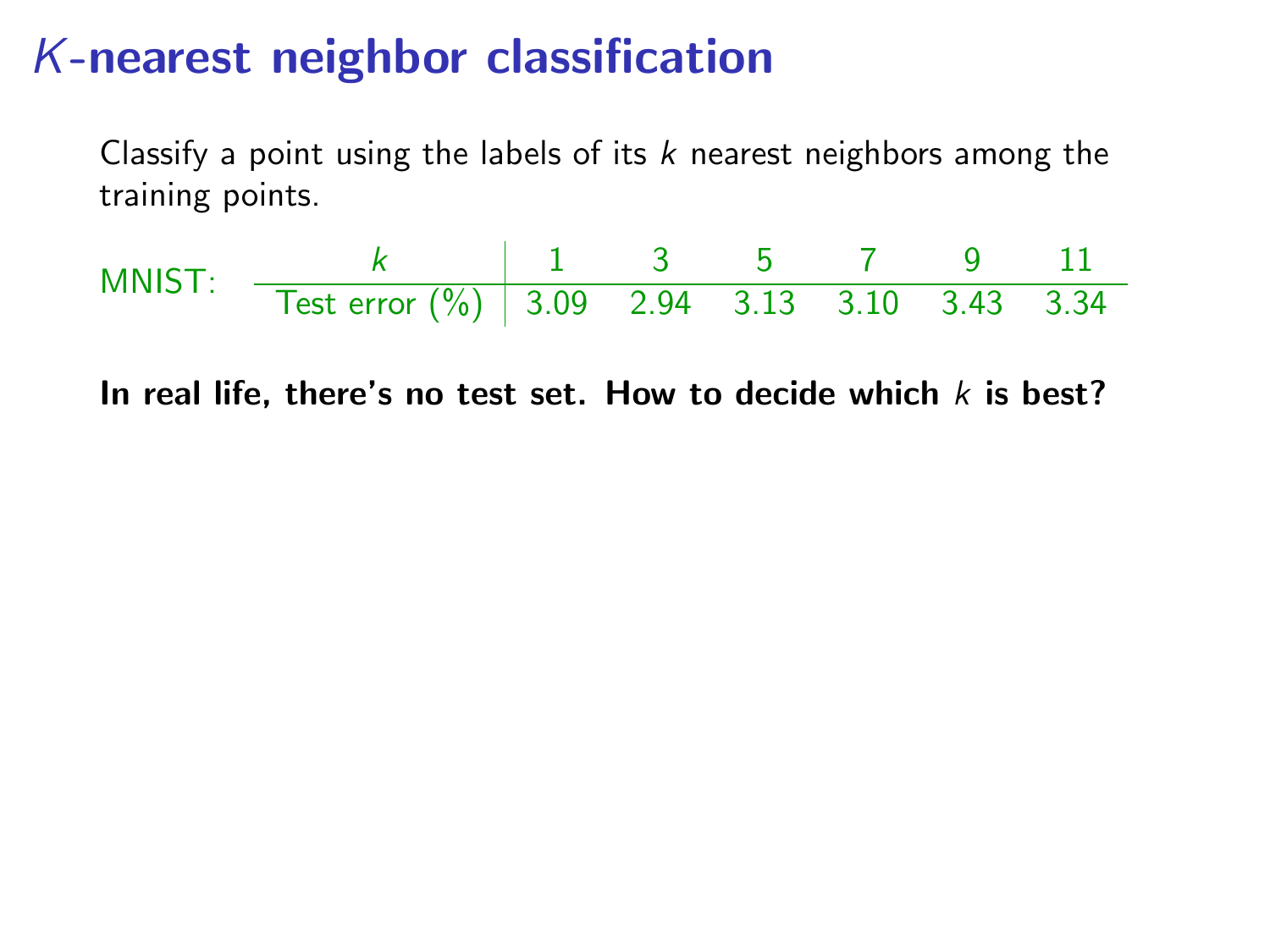Classify a point using the labels of its  $k$  nearest neighbors among the training points.

$$
\text{MNIST:} \quad \frac{k}{\text{Test error } (\%)} \quad \frac{1}{3.09} \quad \frac{3}{2.94} \quad \frac{5}{3.13} \quad \frac{7}{3.10} \quad \frac{9}{3.43} \quad \frac{11}{3.34}
$$

In real life, there's no test set. How to decide which  $k$  is best?

#### **1** Hold-out set.

- Let  $S$  be the training set.
- Choose a subset  $V \subset S$  as a validation set.
- What fraction of  $V$  is misclassified by finding the  $k$ -nearest neighbors in  $S \setminus V$ ?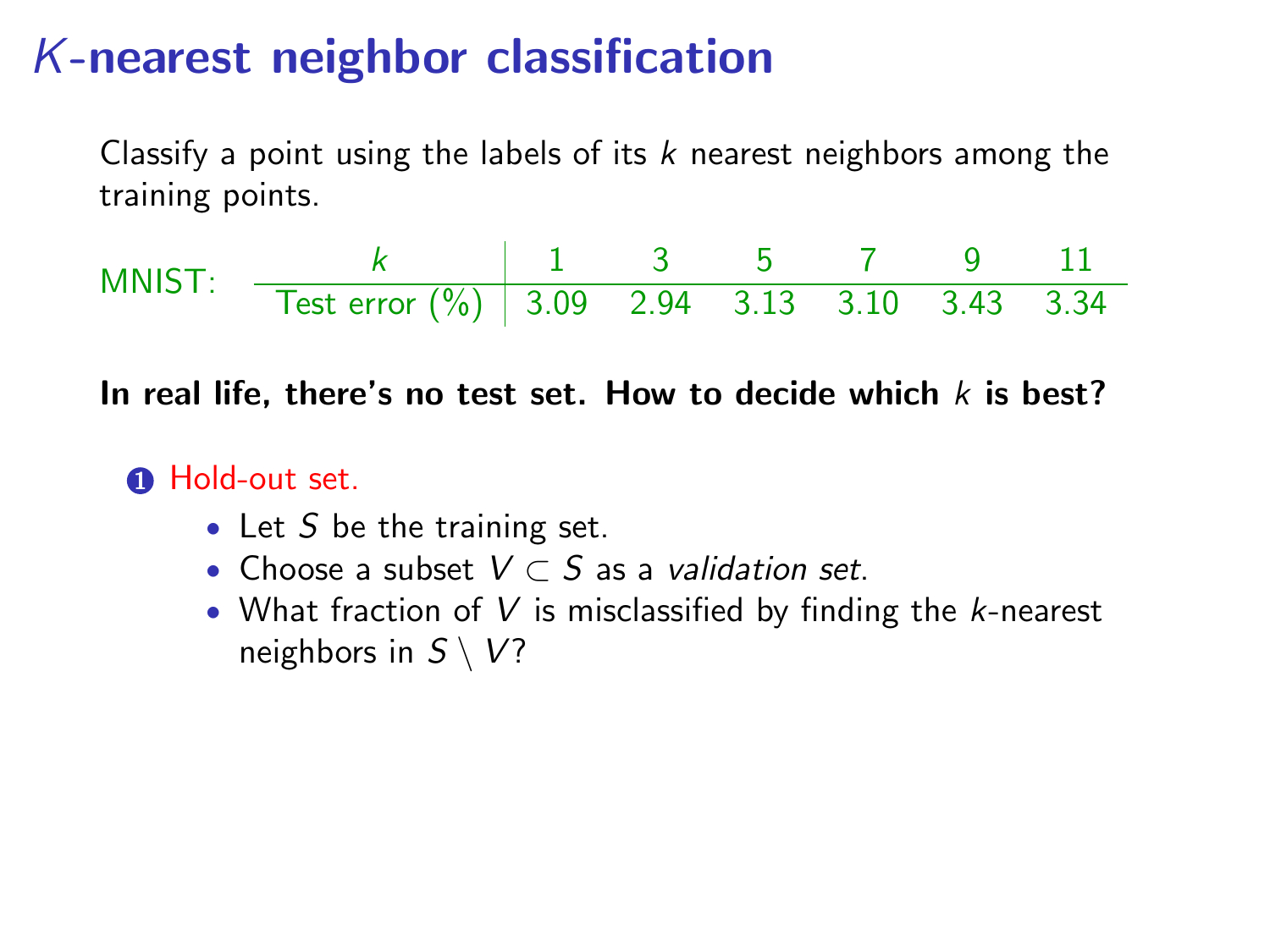Classify a point using the labels of its  $k$  nearest neighbors among the training points.

$$
\text{MNIST:} \quad \begin{array}{c|cccccc} k & 1 & 3 & 5 & 7 & 9 & 11 \\ \hline \text{Test error (\%)} & 3.09 & 2.94 & 3.13 & 3.10 & 3.43 & 3.34 \\ \end{array}
$$

In real life, there's no test set. How to decide which  $k$  is best?

#### **1** Hold-out set.

- Let  $S$  be the training set.
- Choose a subset  $V \subset S$  as a validation set.
- What fraction of  $V$  is misclassified by finding the  $k$ -nearest neighbors in  $S \setminus V$ ?

#### 2 Leave-one-out cross-validation.

- For each point  $x \in S$ , find the k-nearest neighbors in  $S \setminus \{x\}$ .
- What fraction are misclassified?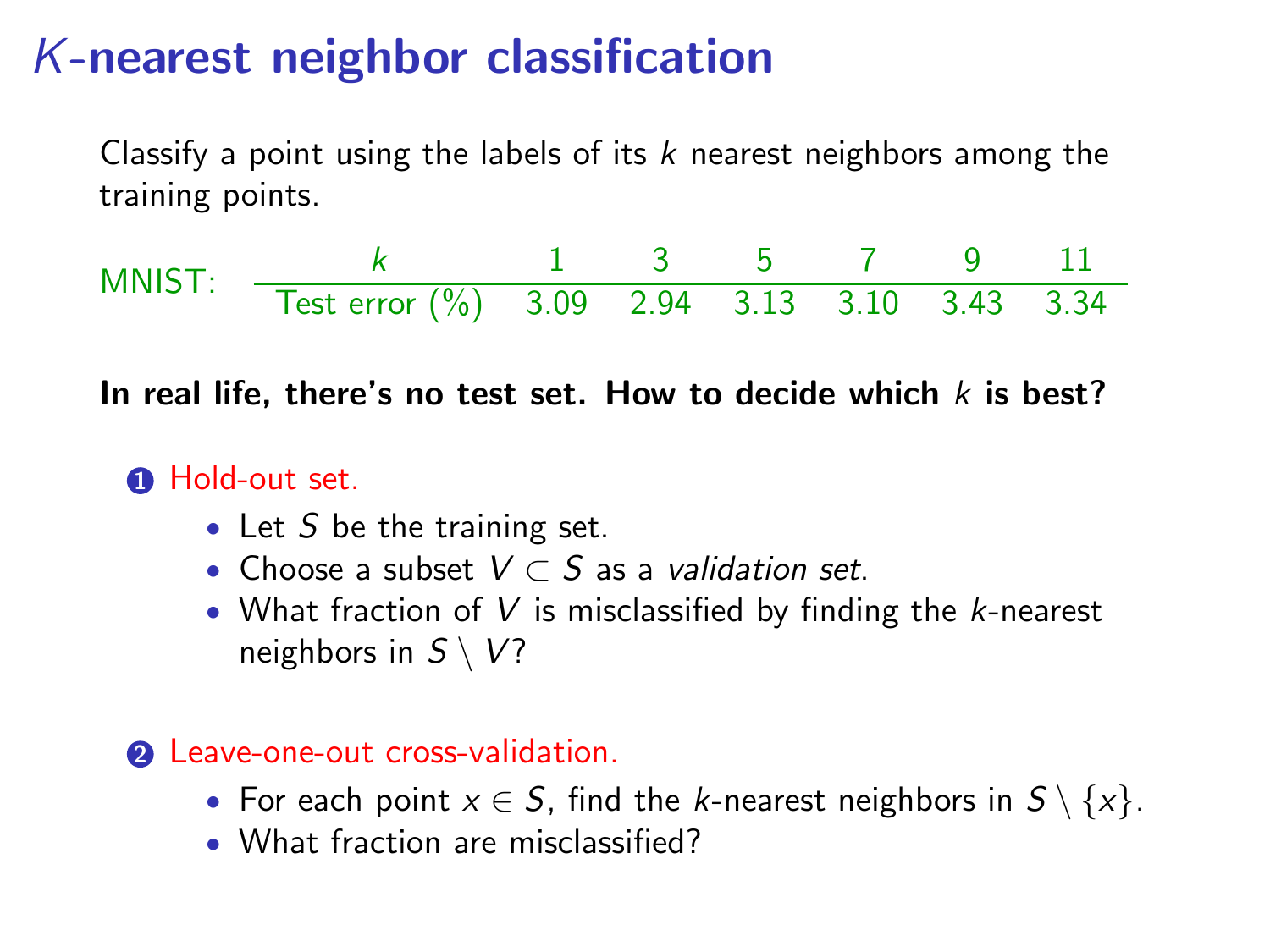# Cross-validation

How to estimate the error of  $k$ -NN for a particular  $k$ ?

#### 10-fold cross-validation

- Divide the training set into 10 equal pieces. Training set (call it  $S$ ): 60,000 points Call the pieces  $S_1, S_2, \ldots, S_{10}$ : 6,000 points each.
- For each piece  $S_i$ :
	- Classify each point in  $S_i$  using k-NN with training set  $S S_i$
	- Let  $\epsilon_i$  = fraction of  $S_i$  that is incorrectly classified
- Take the average of these 10 numbers:

estimated error with 
$$
k\text{-NN} = \frac{\epsilon_1 + \dots + \epsilon_{10}}{10}
$$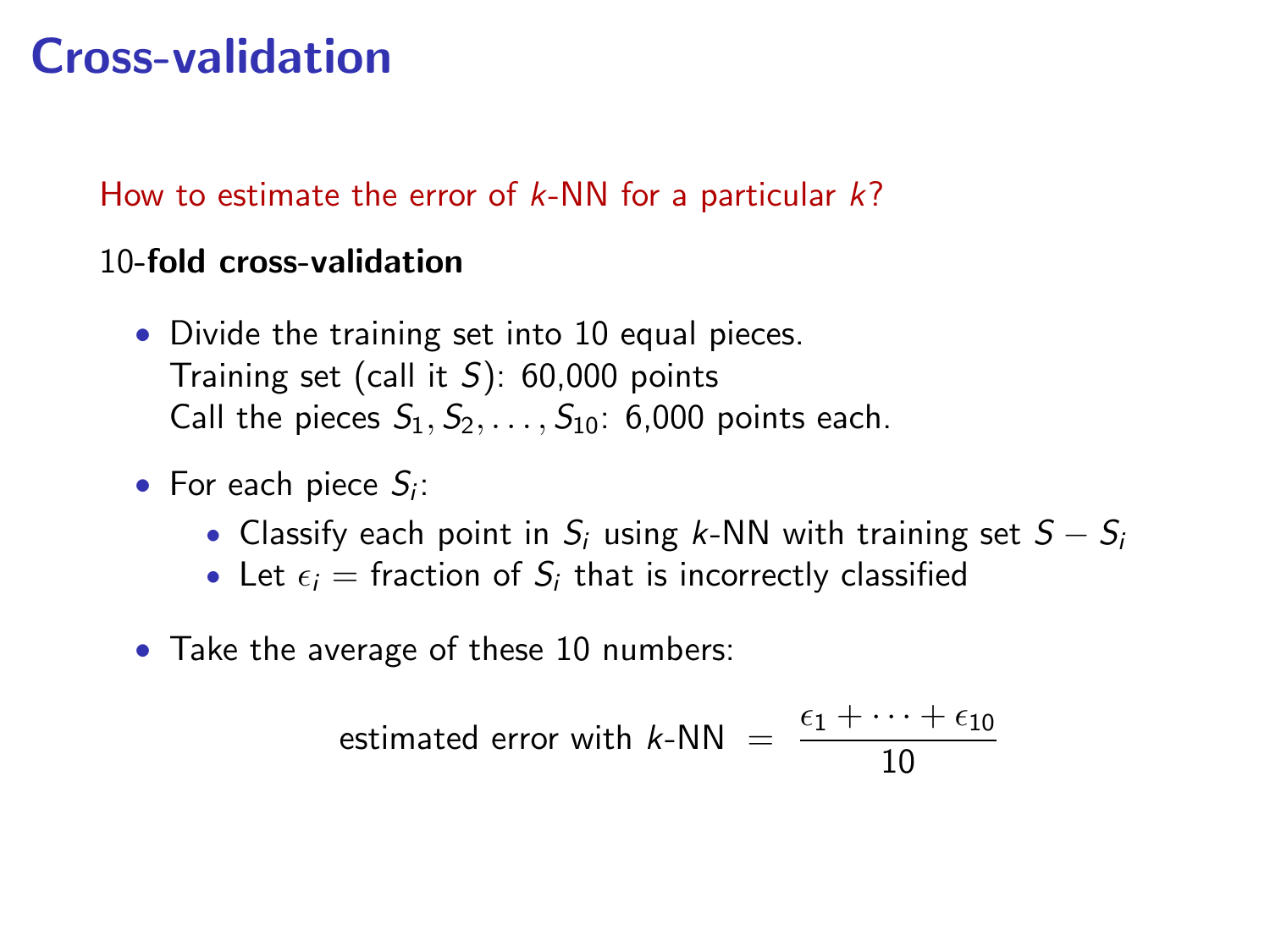### Another improvement: better distance functions

The Euclidean  $(\ell_2)$  distance between these two images is very high!



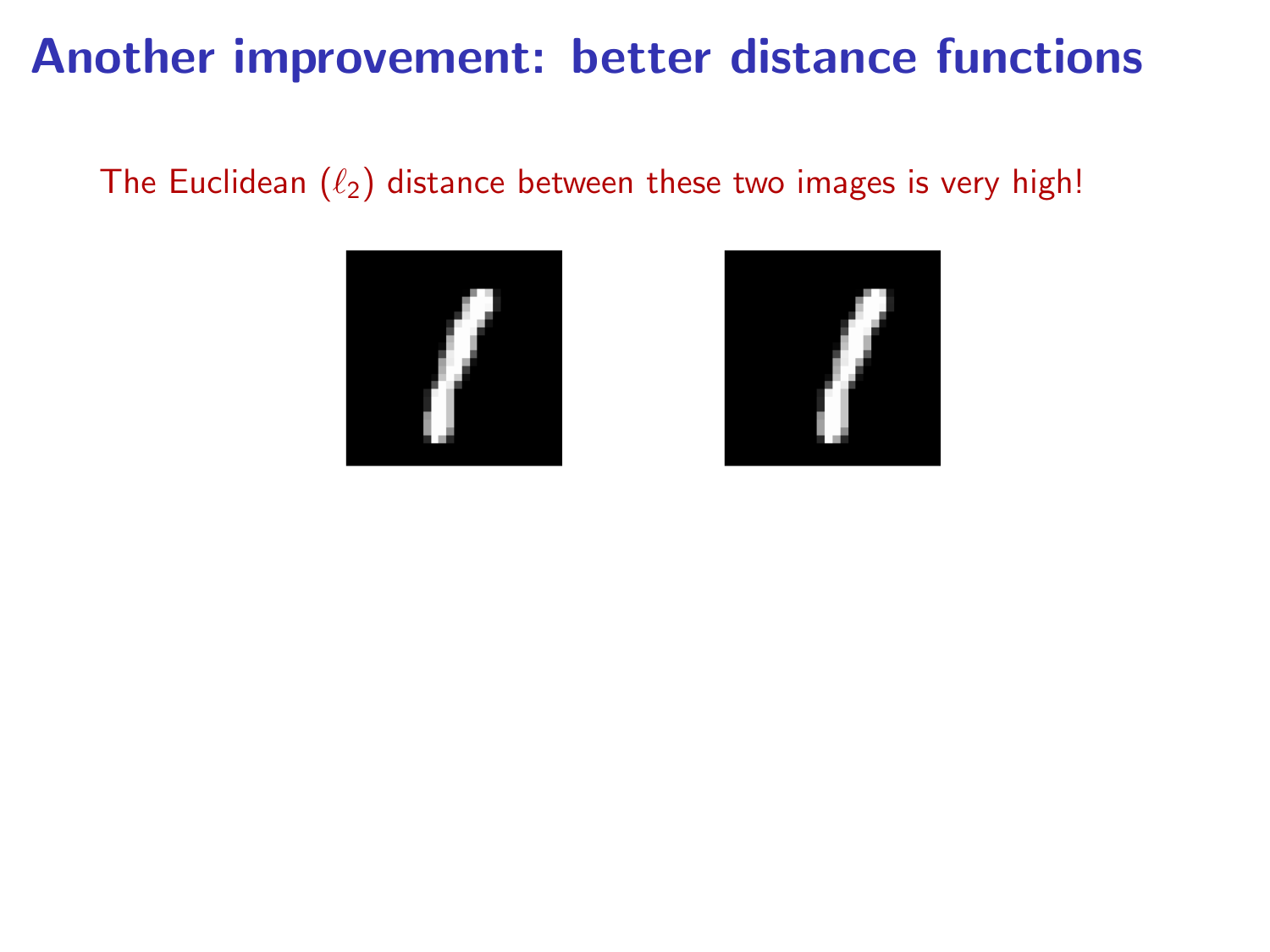# Another improvement: better distance functions

The Euclidean  $(\ell_2)$  distance between these two images is very high!





Much better idea: distance measures that are invariant under:

- Small translations and rotations. e.g. tangent distance.
- A broader family of natural deformations. e.g. shape context.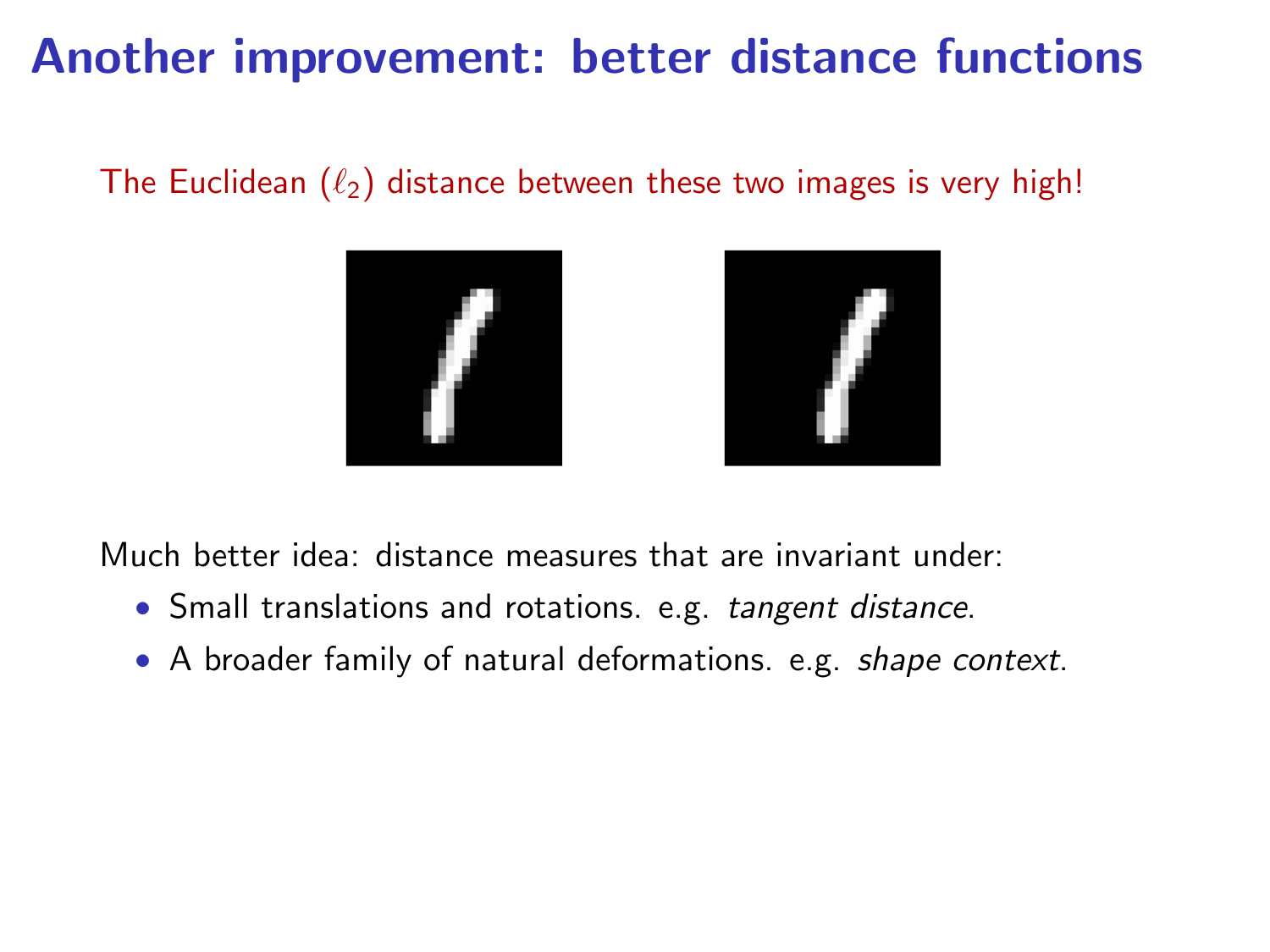# Another improvement: better distance functions

#### The Euclidean  $(\ell_2)$  distance between these two images is very high!





Much better idea: distance measures that are invariant under:

- Small translations and rotations. e.g. tangent distance.
- A broader family of natural deformations. e.g. shape context.

Test error rates:  $\frac{\ell_2}{3.09}$  tangent distance shape context<br>1.10 0.63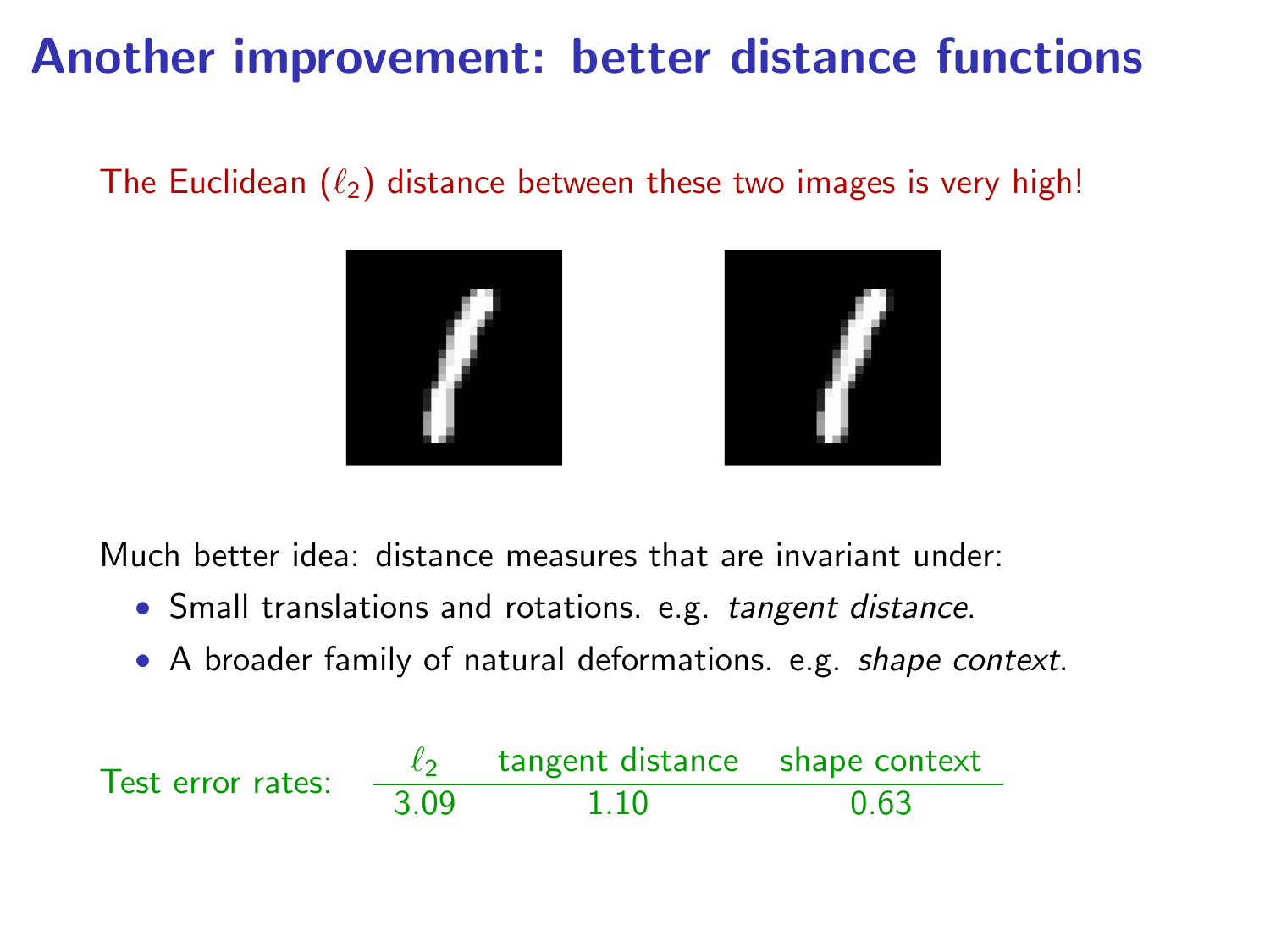### Related problem: feature selection

Feature selection/reweighting is part of picking a distance function. And, one noisy feature can wreak havoc with nearest neighbor!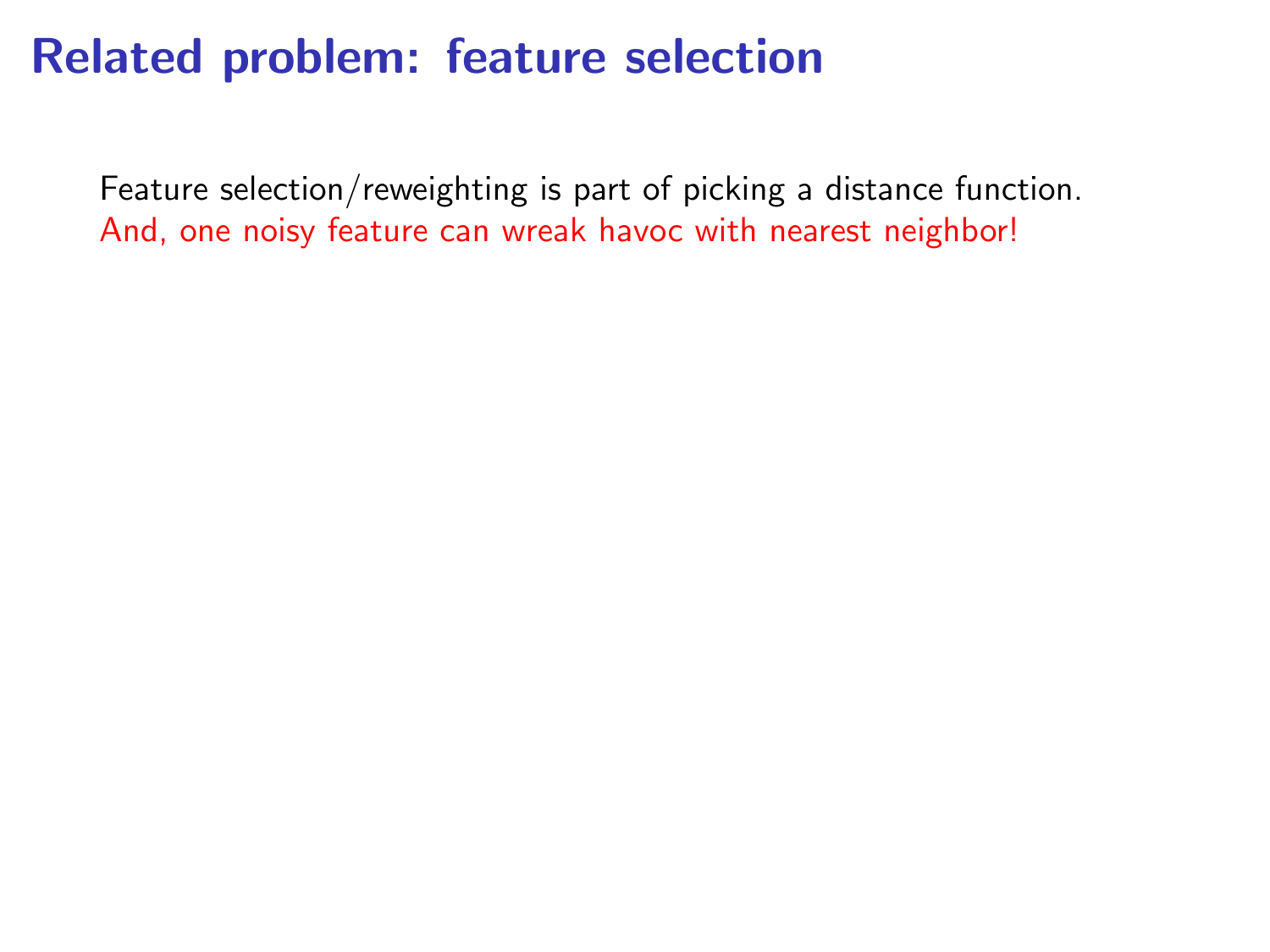# Related problem: feature selection

Feature selection/reweighting is part of picking a distance function. And, one noisy feature can wreak havoc with nearest neighbor!

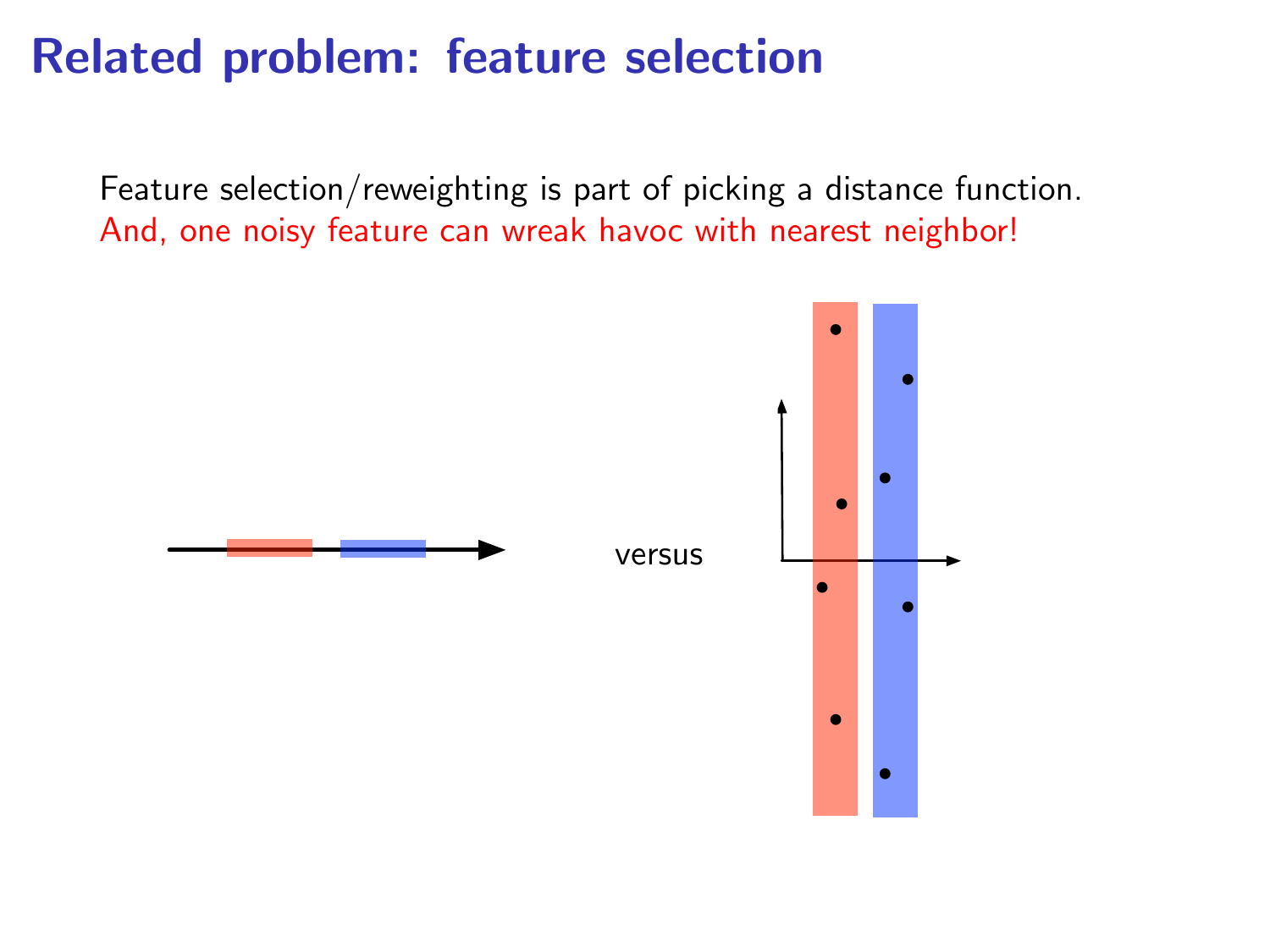### Algorithmic issue: speeding up NN search

Naive search takes time  $O(n)$  for training set of size n: slow!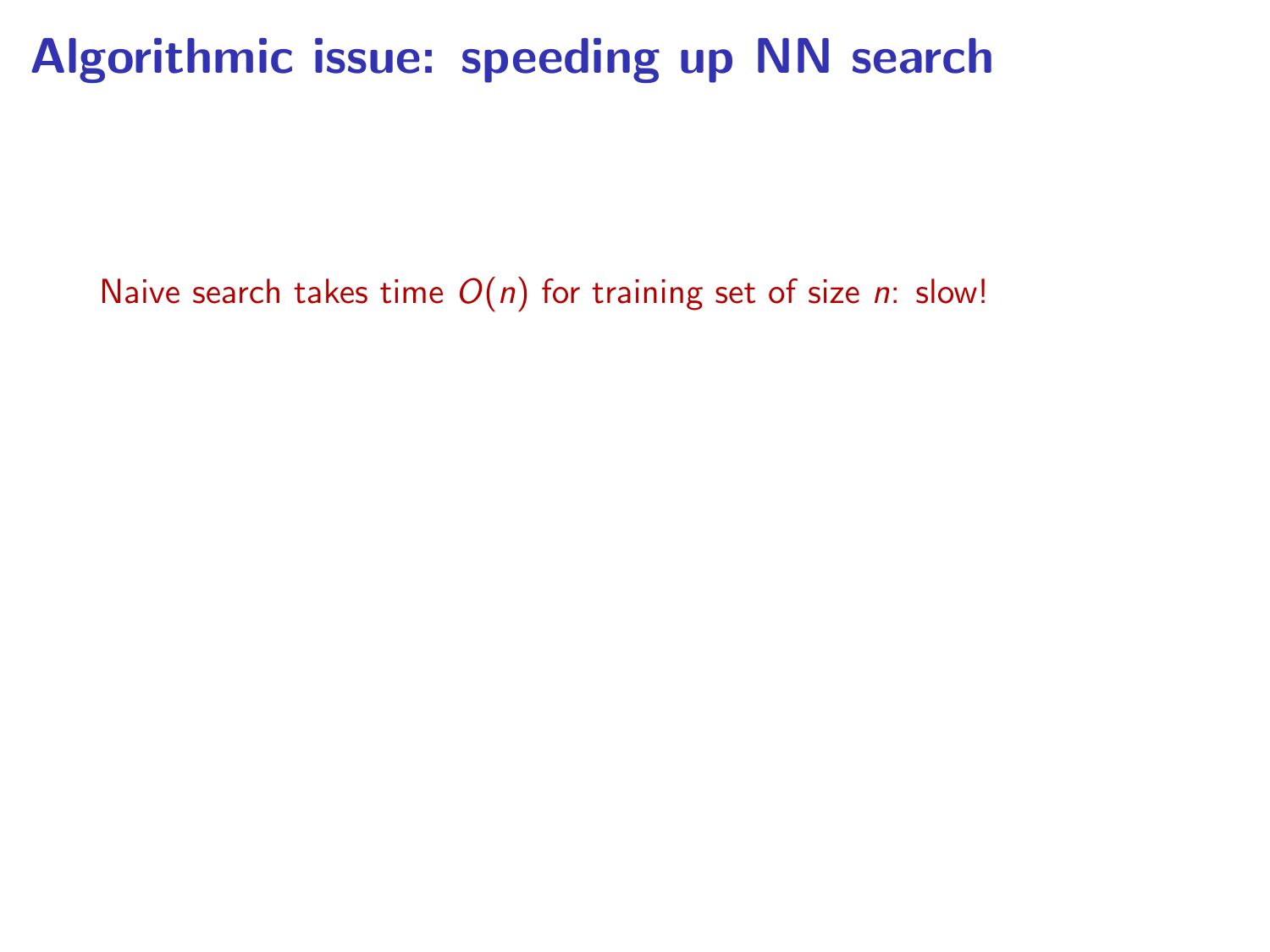# Algorithmic issue: speeding up NN search

Naive search takes time  $O(n)$  for training set of size n: slow!

There are data structures for speeding up nearest neighbor search, like:

- **1** Locality sensitive hashing
- **2** Ball trees
- $\bullet$  K-d trees

These are part of standard Python libraries for NN, and help a lot.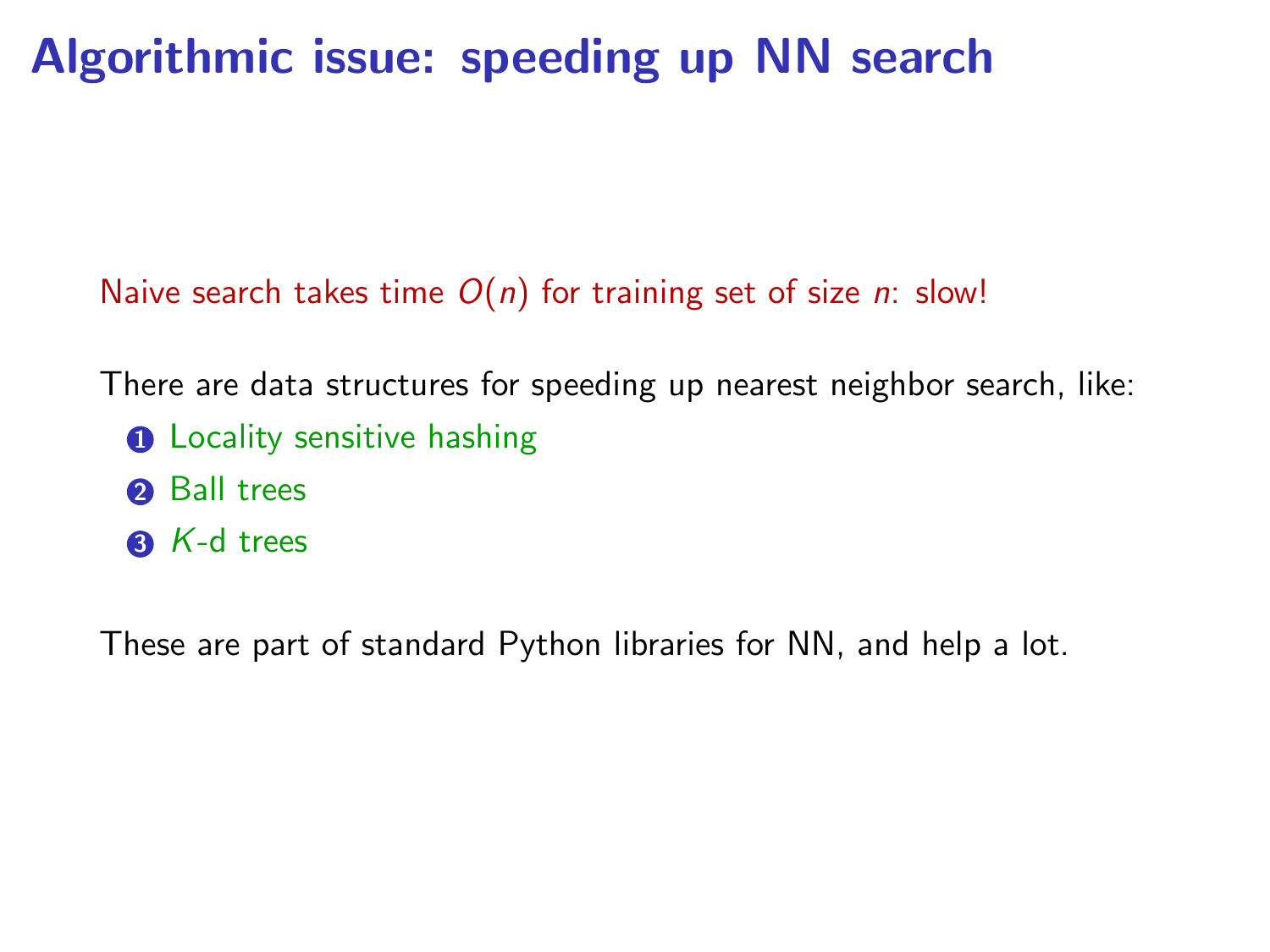### Example: k-d trees for NN search

A hierarchical, rectilinear spatial partition.

For data set  $S \subset \mathbb{R}^d$ :

- Pick a coordinate  $1 \le i \le d$ .
- Compute  $v = \text{median}(\{x_i : x \in S\})$ .
- Split S into two halves:

$$
S_L = \{x \in S : x_i < v\}
$$
\n
$$
S_R = \{x \in S : x_i \ge v\}
$$

• Recurse on  $S_L$ ,  $S_R$ 

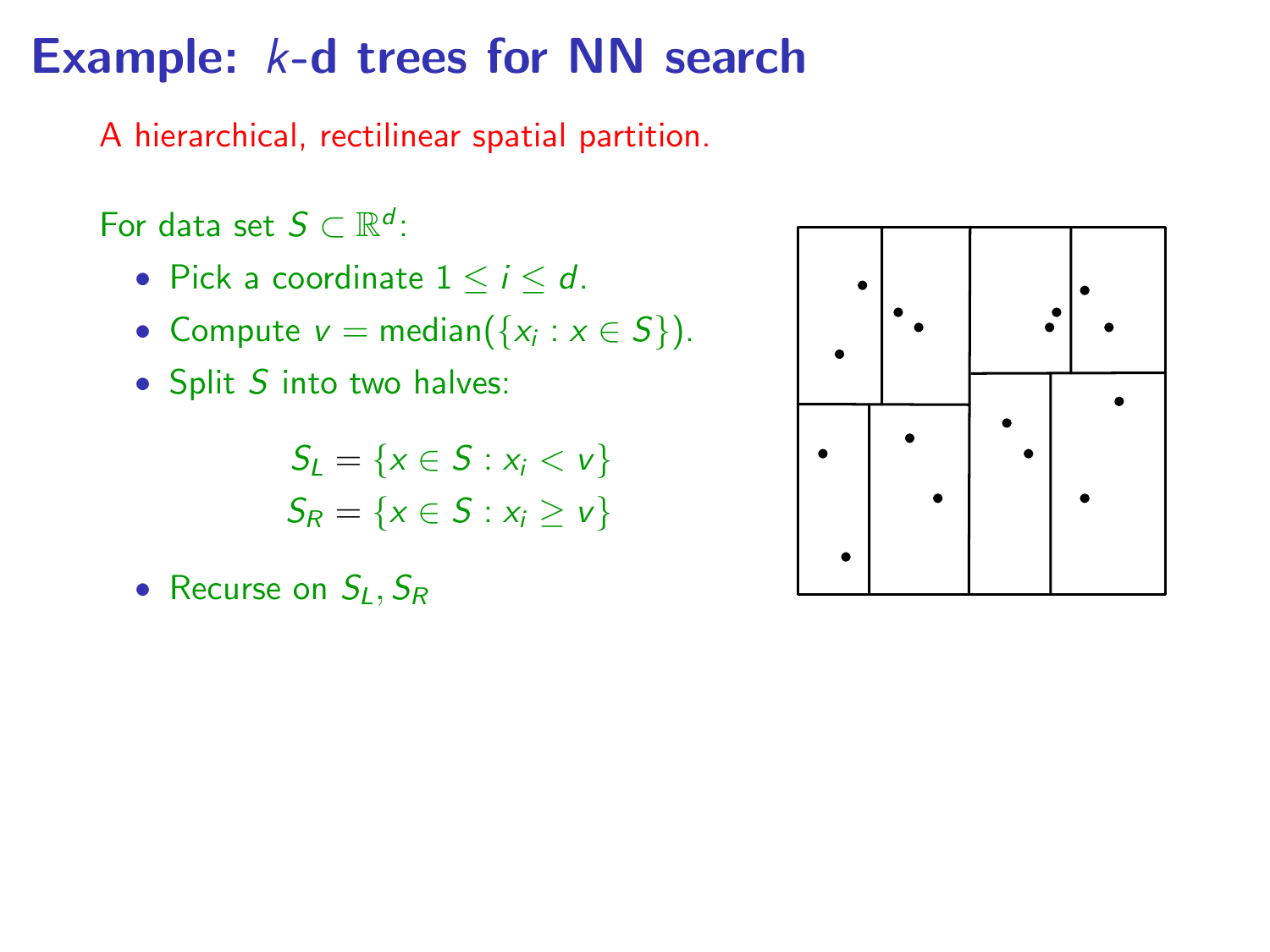# Example: k-d trees for NN search

A hierarchical, rectilinear spatial partition.

For data set  $S \subset \mathbb{R}^d$ :

- Pick a coordinate  $1 \le i \le d$ .
- Compute  $v = \text{median}(\{x_i : x \in S\})$ .
- Split S into two halves:

 $S_1 = \{x \in S : x_i < v\}$  $S_R = \{x \in S : x_i > v\}$ 

• Recurse on  $S_L$ ,  $S_R$ 

Two types of search, given a query  $q \in \mathbb{R}^d$ :

- Defeatist search: Route  $q$  to a leaf cell and return the NN in that cell. This might not be the true NN.
- Comprehensive search: Grow the search region to other cells that cannot be ruled out using the triangle inequality.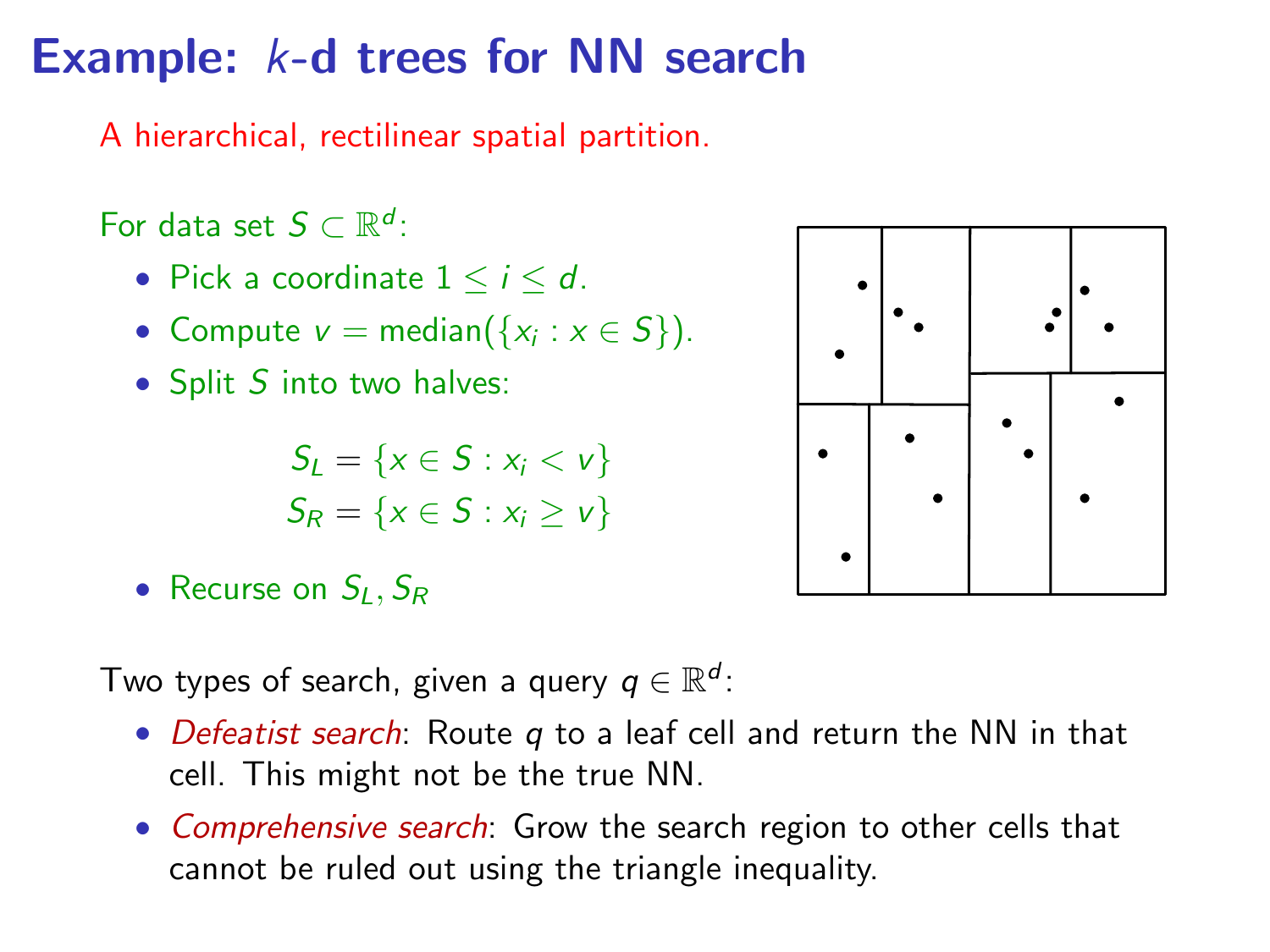Situation: *n* data points in  $\mathbb{R}^d$ .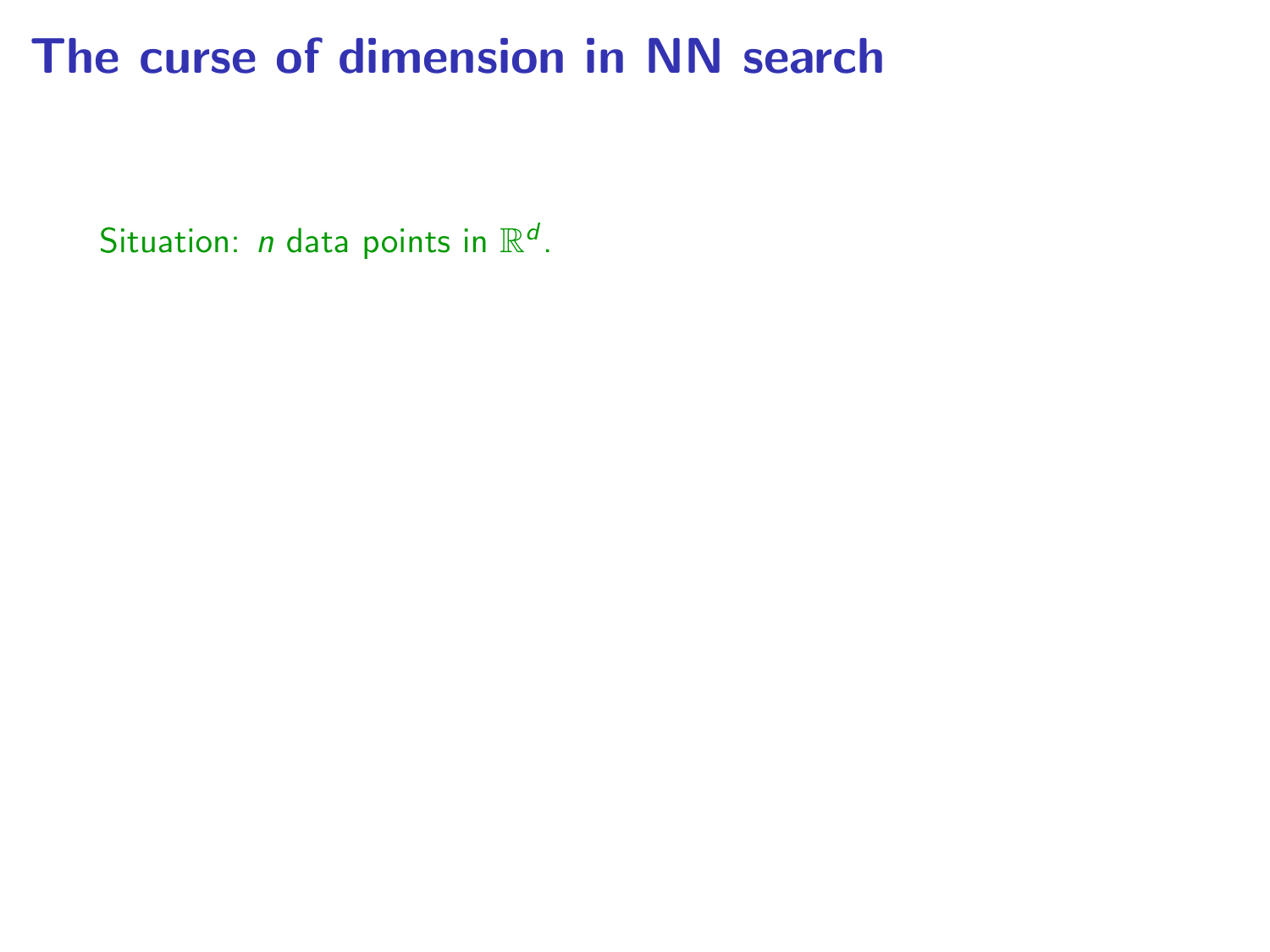Situation: *n* data points in  $\mathbb{R}^d$ .

 $\bullet$  Storage is  $O(nd)$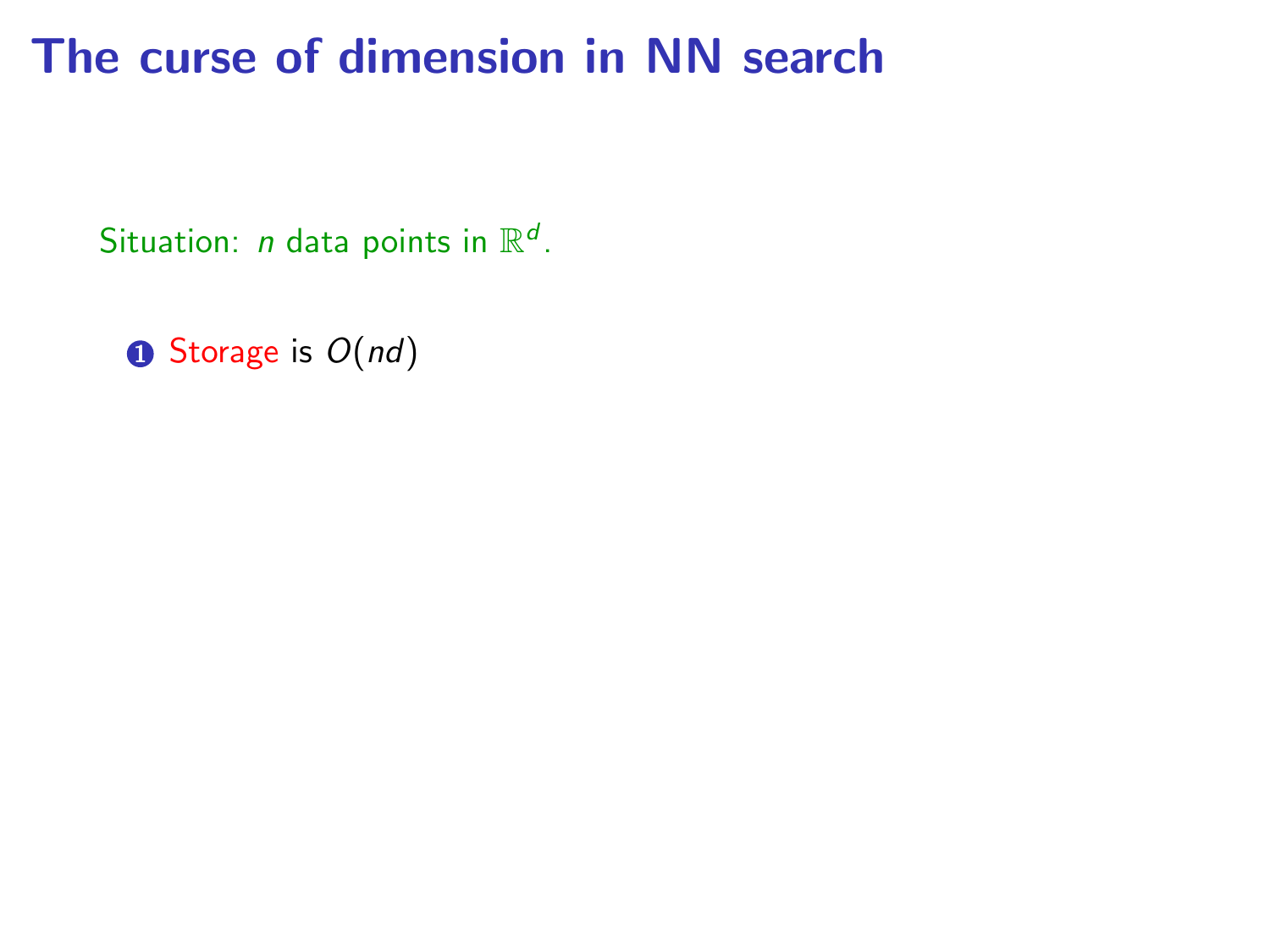Situation: *n* data points in  $\mathbb{R}^d$ .

 $\bullet$  Storage is  $O(nd)$ 

**2** Time to compute distance is  $O(d)$  for  $\ell_p$  norms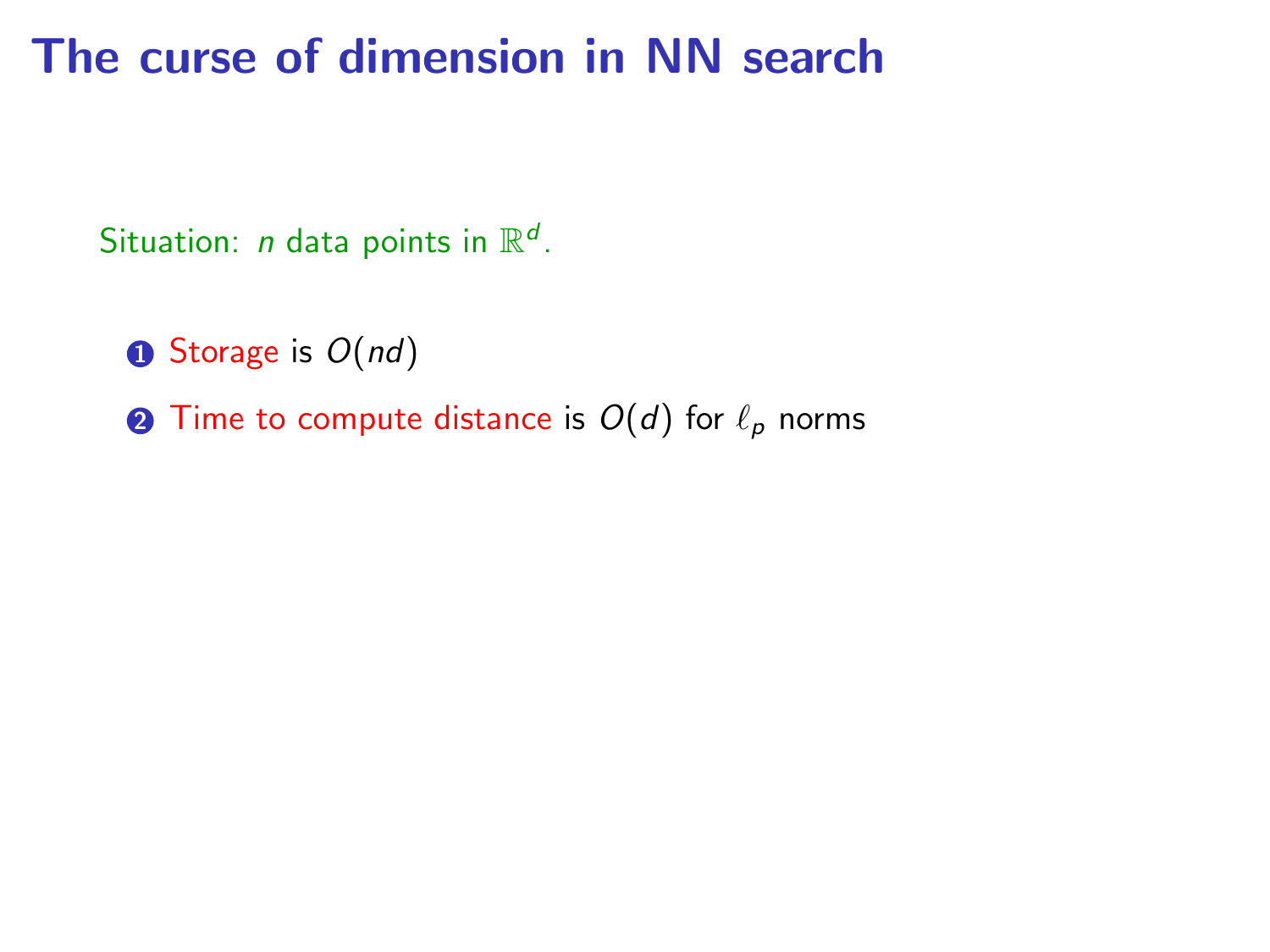Situation: *n* data points in  $\mathbb{R}^d$ .

 $\bullet$  Storage is  $O(nd)$ 

**2** Time to compute distance is  $O(d)$  for  $\ell_p$  norms

#### **8** Geometry

It is possible to have  $2^{O(d)}$  points that are roughly equidistant from each other.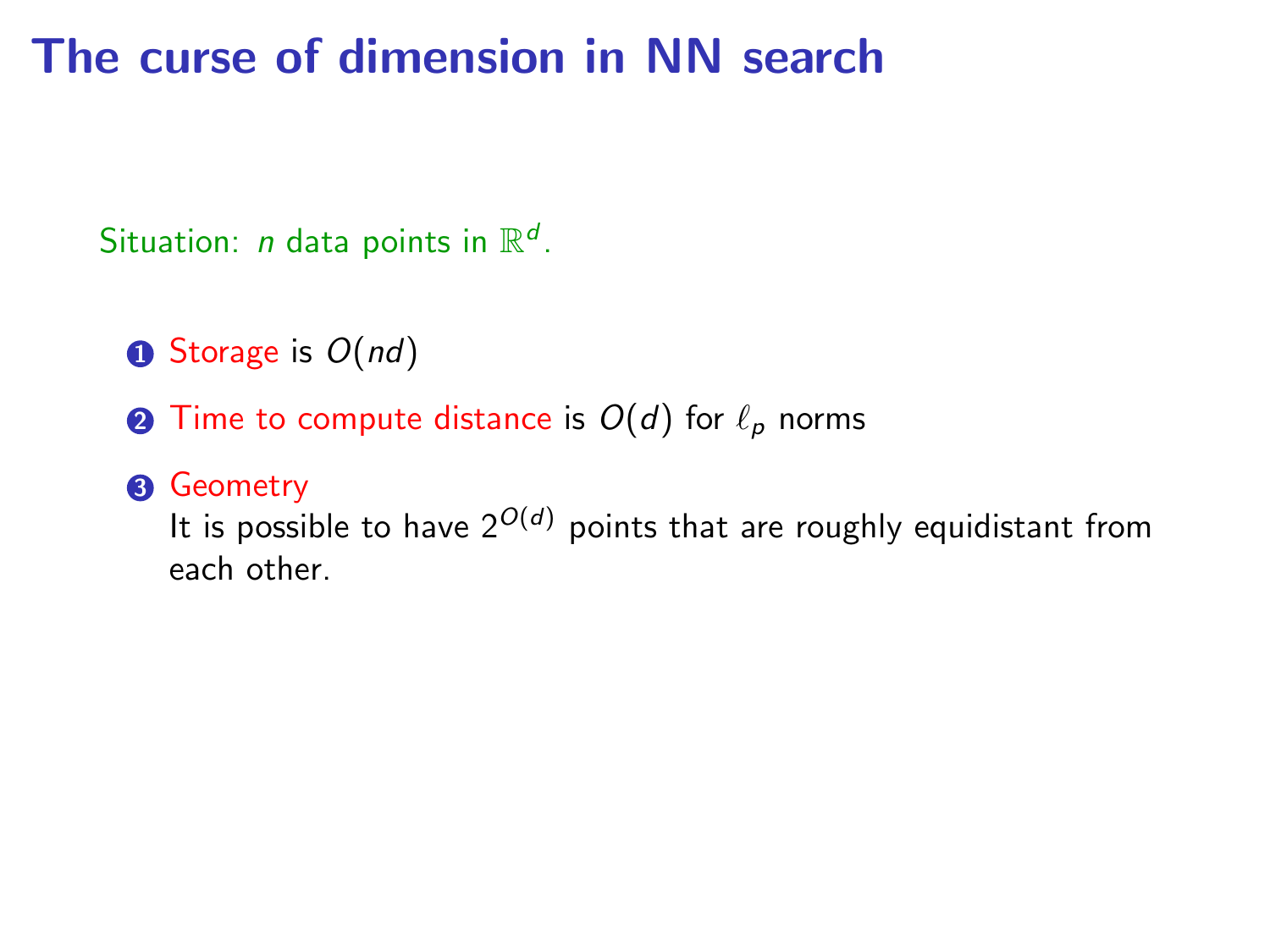Situation: *n* data points in  $\mathbb{R}^d$ .

 $\bullet$  Storage is  $O(nd)$ 

**2** Time to compute distance is  $O(d)$  for  $\ell_p$  norms

#### **8** Geometry

It is possible to have  $2^{O(d)}$  points that are roughly equidistant from each other.

Current methods for fast exact NN search have time complexity proportional to  $2^d$  and log *n*.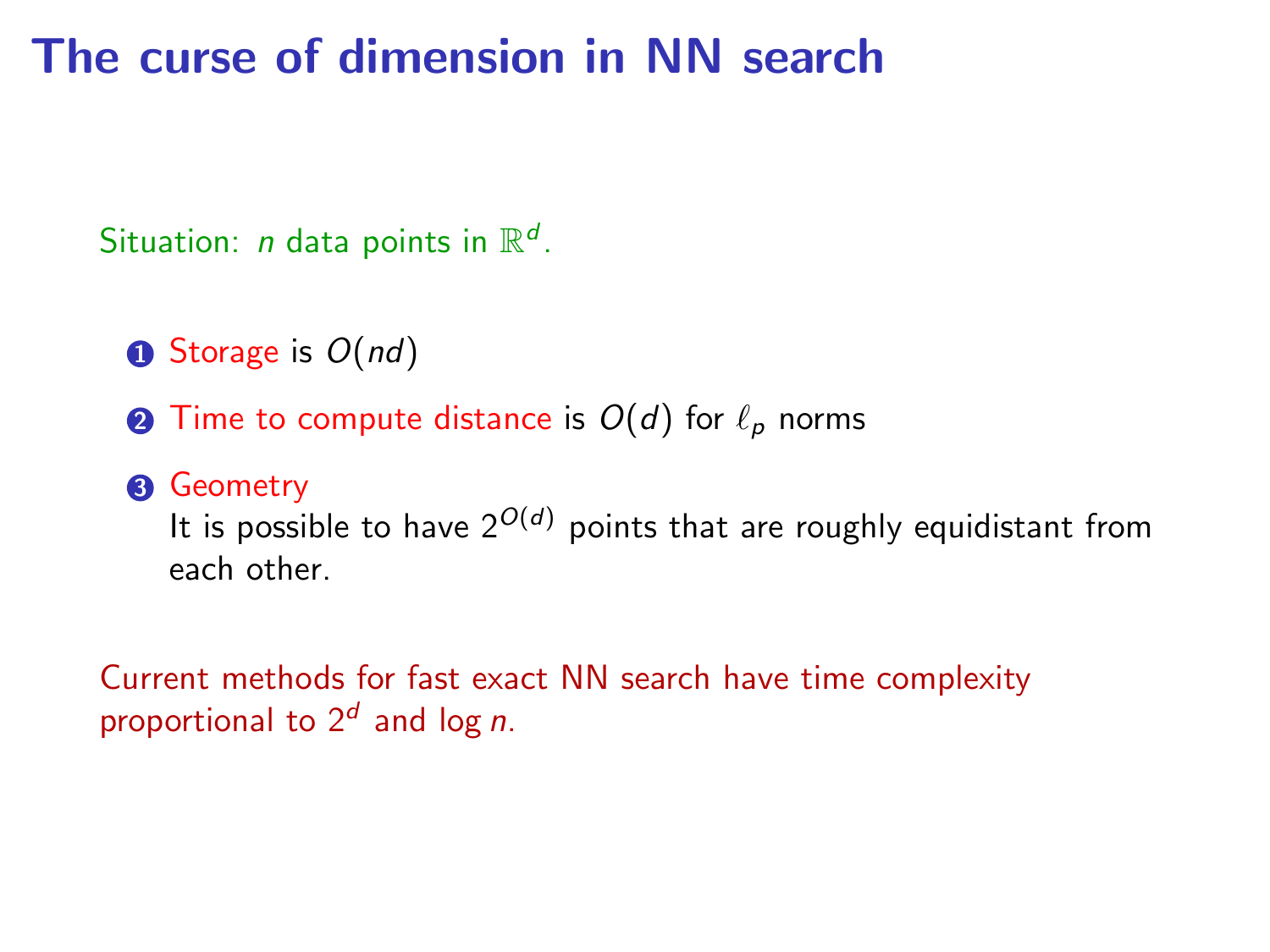# Postscript: useful families of distance functions

 $\mathbf{0} \ell_p$  norms

<sup>2</sup> Metric spaces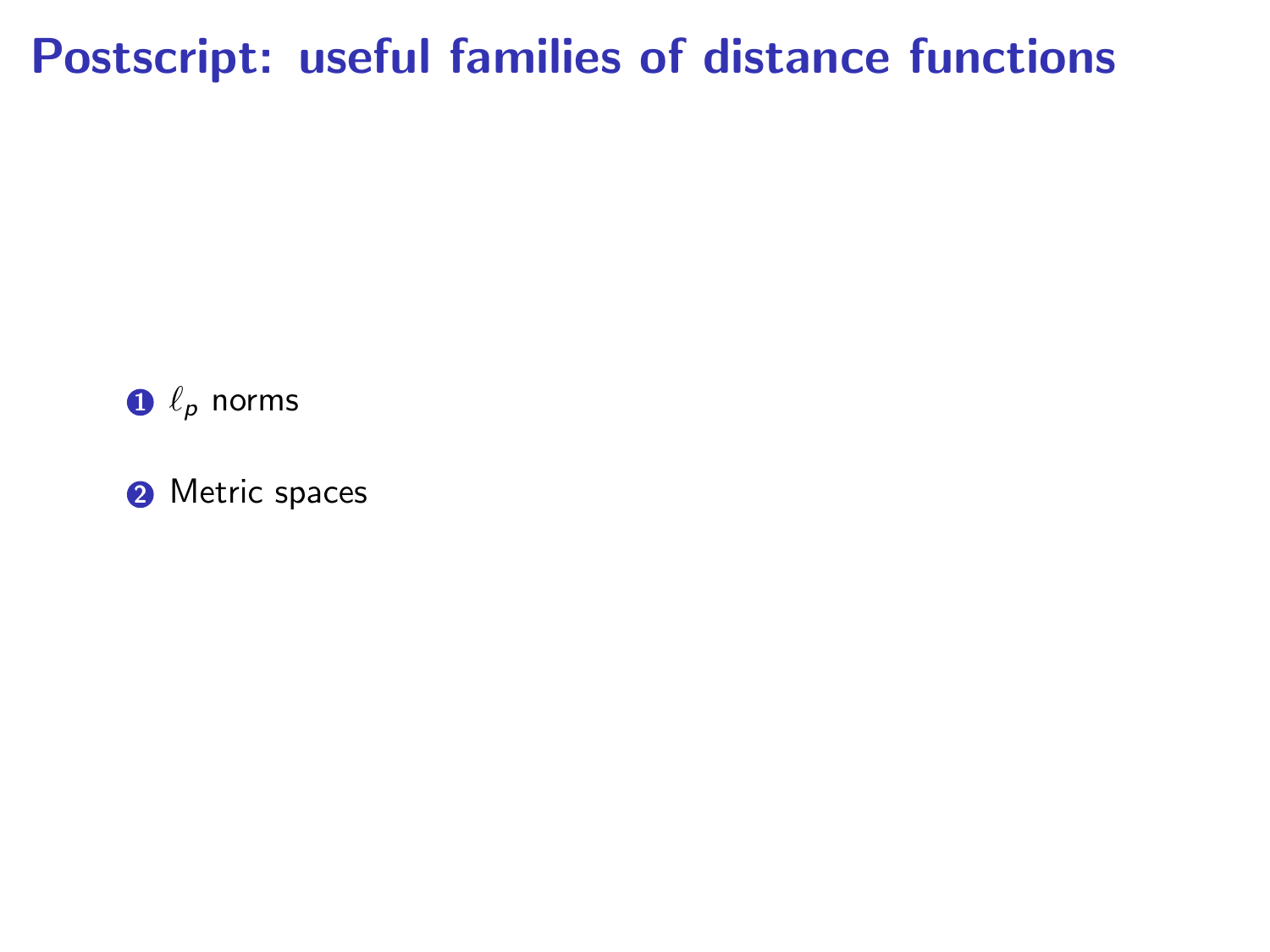# Measuring distance in  $\mathbb{R}^m$

Usual choice: Euclidean distance:

$$
||x-z||_2 = \sqrt{\sum_{i=1}^m (x_i - z_i)^2}.
$$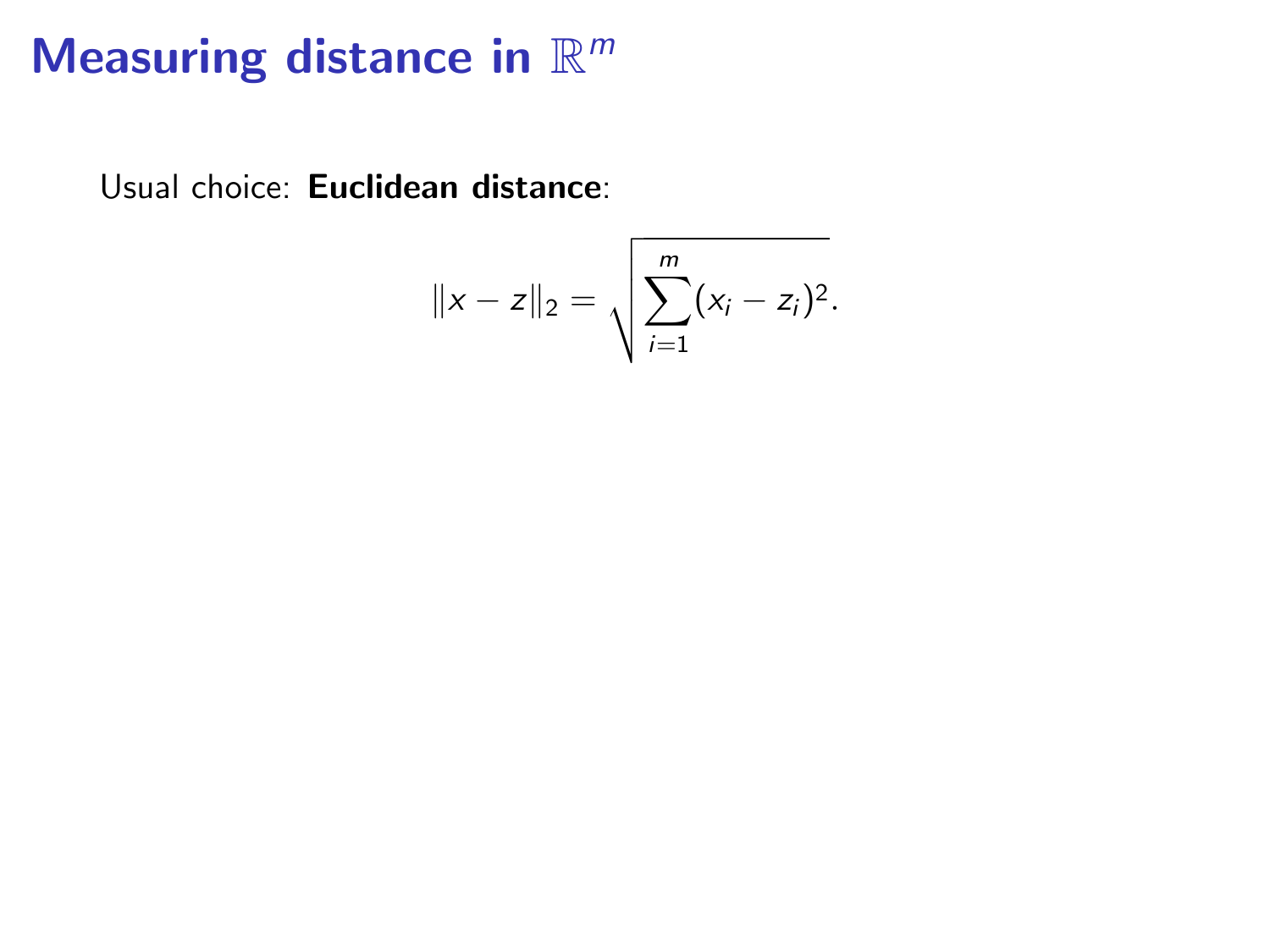# Measuring distance in  $\mathbb{R}^m$

Usual choice: Euclidean distance:

$$
||x-z||_2 = \sqrt{\sum_{i=1}^m (x_i - z_i)^2}.
$$

For  $p \ge 1$ , here is  $\ell_p$  distance:

$$
||x - z||_p = \left(\sum_{i=1}^m |x_i - z_i|^p\right)^{1/p}
$$

- $p = 2$ : Euclidean distance
- $\ell_1$  distance:  $||x z||_1 = \sum_{i=1}^{m} |x_i z_i|$
- $\ell_{\infty}$  distance:  $\|x z\|_{\infty} = \max_{i} |x_i z_i|$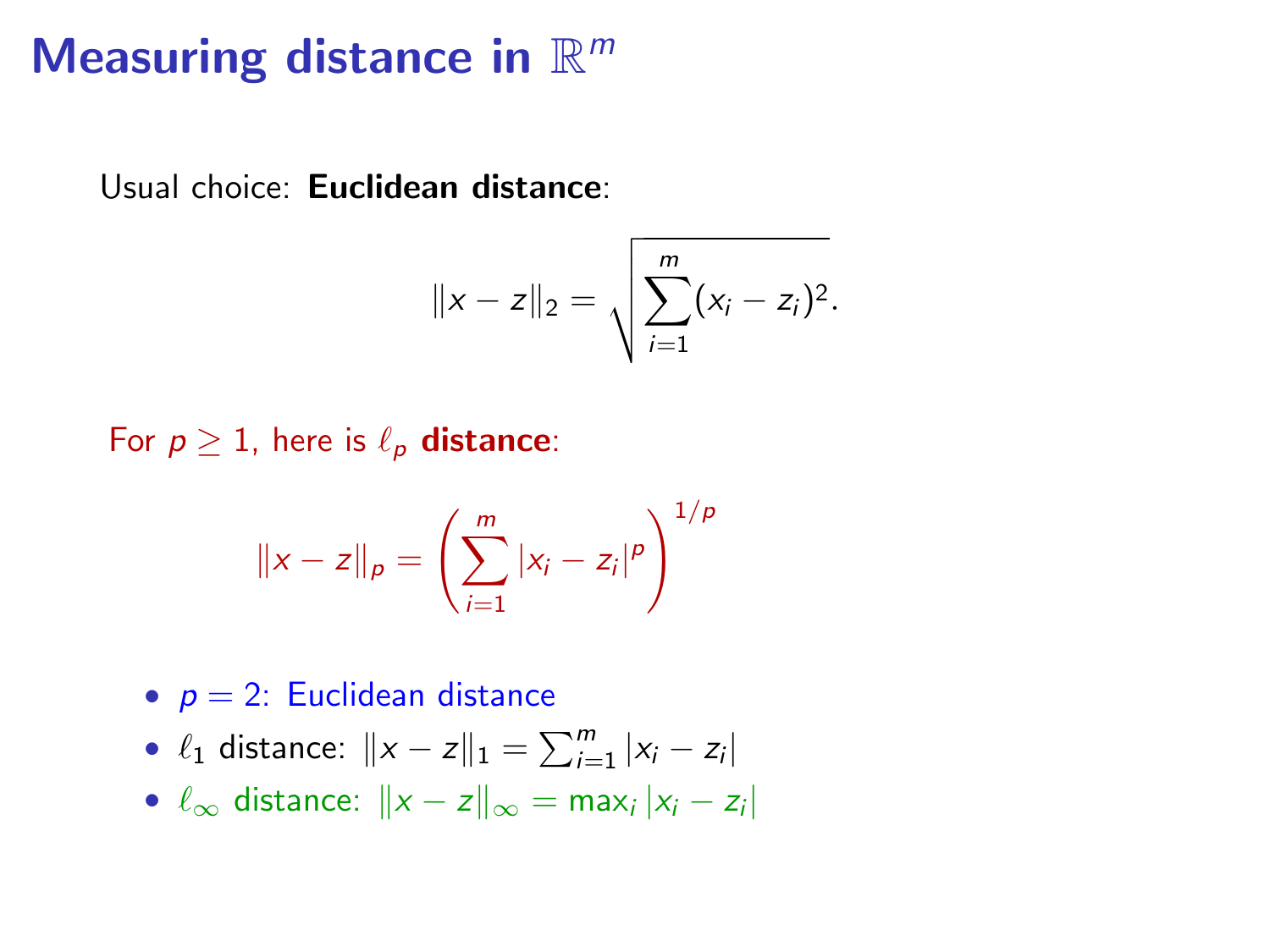# Example 1

Consider the all-ones vector  $(1,1,\ldots,1)$  in  $\mathbb{R}^d$ . What are its  $\ell_2$ ,  $\ell_1$ , and  $\ell_{\infty}$  length?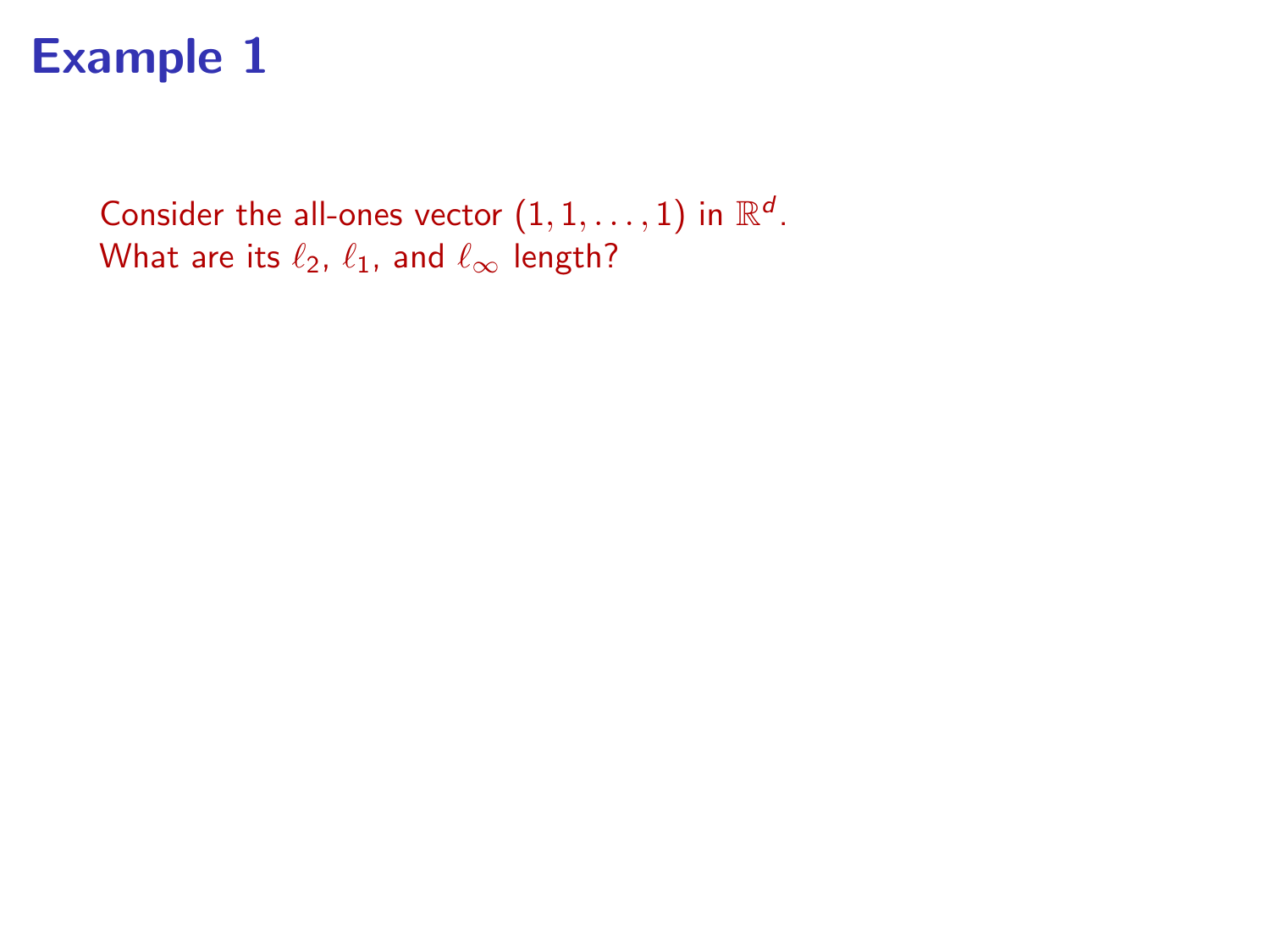# Example 2

#### In  $\mathbb{R}^2$ , draw all points with:

- $\bigcirc$   $\ell_2$  length 1
- $\bigcirc$   $\ell_1$  length 1
- $\bigcirc \ell_{\infty}$  length 1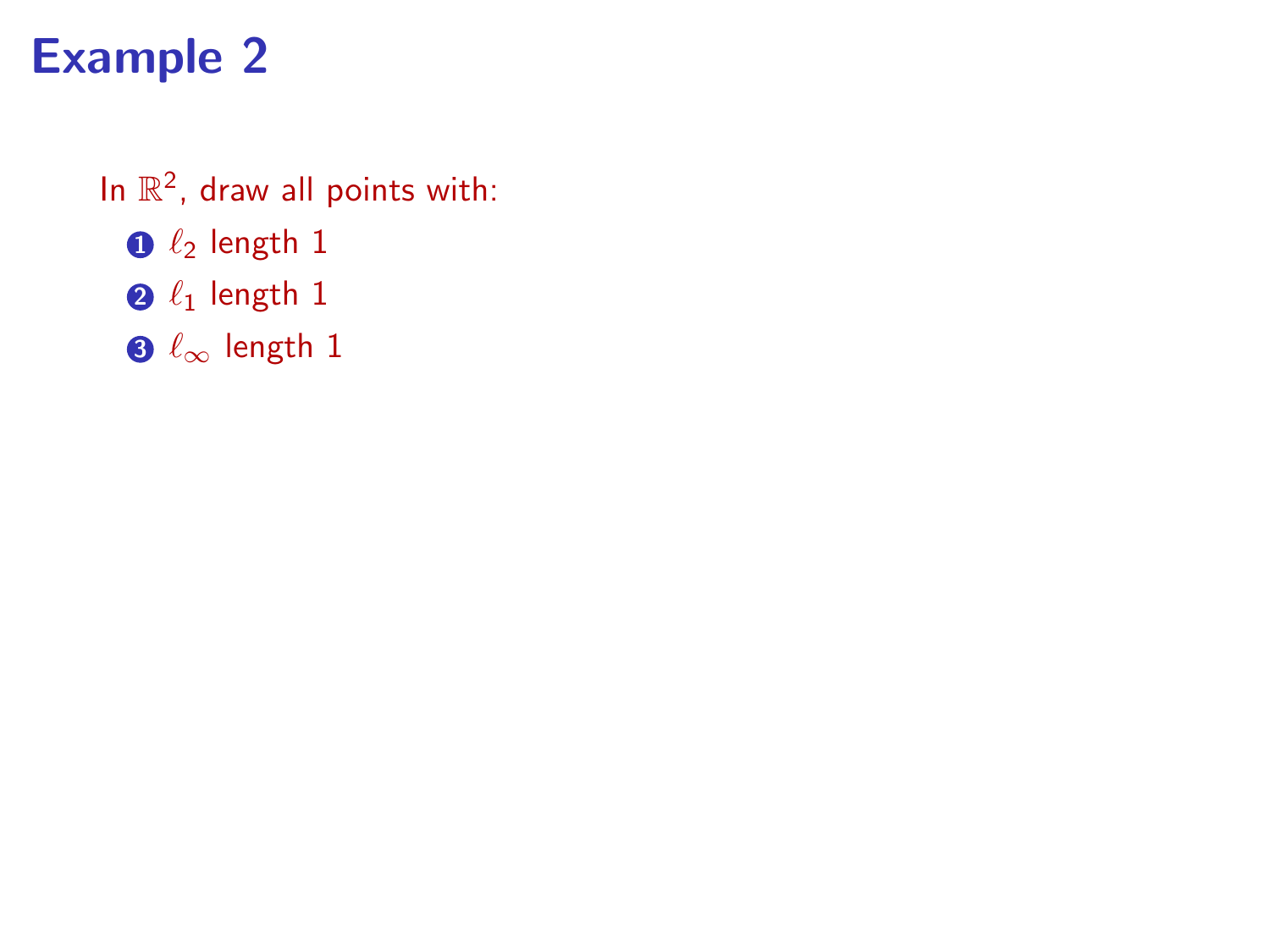Let  $X$  be the space in which data lie.

A distance function  $d: \mathcal{X} \times \mathcal{X} \rightarrow \mathbb{R}$  is a **metric** if it satisfies these properties:

- $d(x, y) \ge 0$  (nonnegativity)
- $d(x, y) = 0$  if and only if  $x = y$
- $d(x, y) = d(y, x)$  (symmetry)
- $d(x, z) \leq d(x, y) + d(y, z)$  (triangle inequality)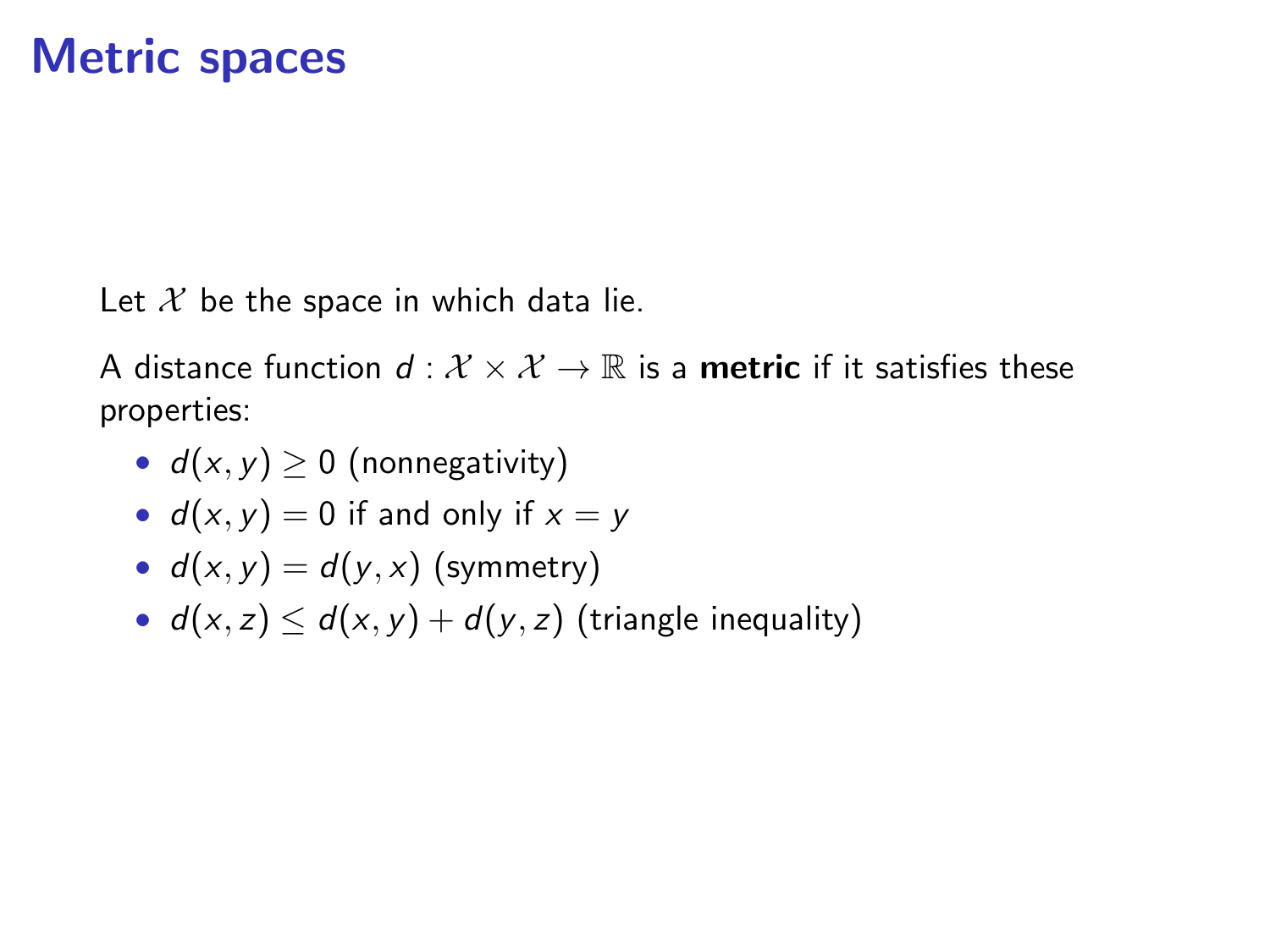# Example 1

 $\mathcal{X} = \mathbb{R}^m$  and  $d(x,y) = ||x - y||_p$ 

Check:

- $d(x, y) \ge 0$  (nonnegativity)
- $d(x, y) = 0$  if and only if  $x = y$
- $d(x, y) = d(y, x)$  (symmetry)
- $d(x, z) \leq d(x, y) + d(y, z)$  (triangle inequality)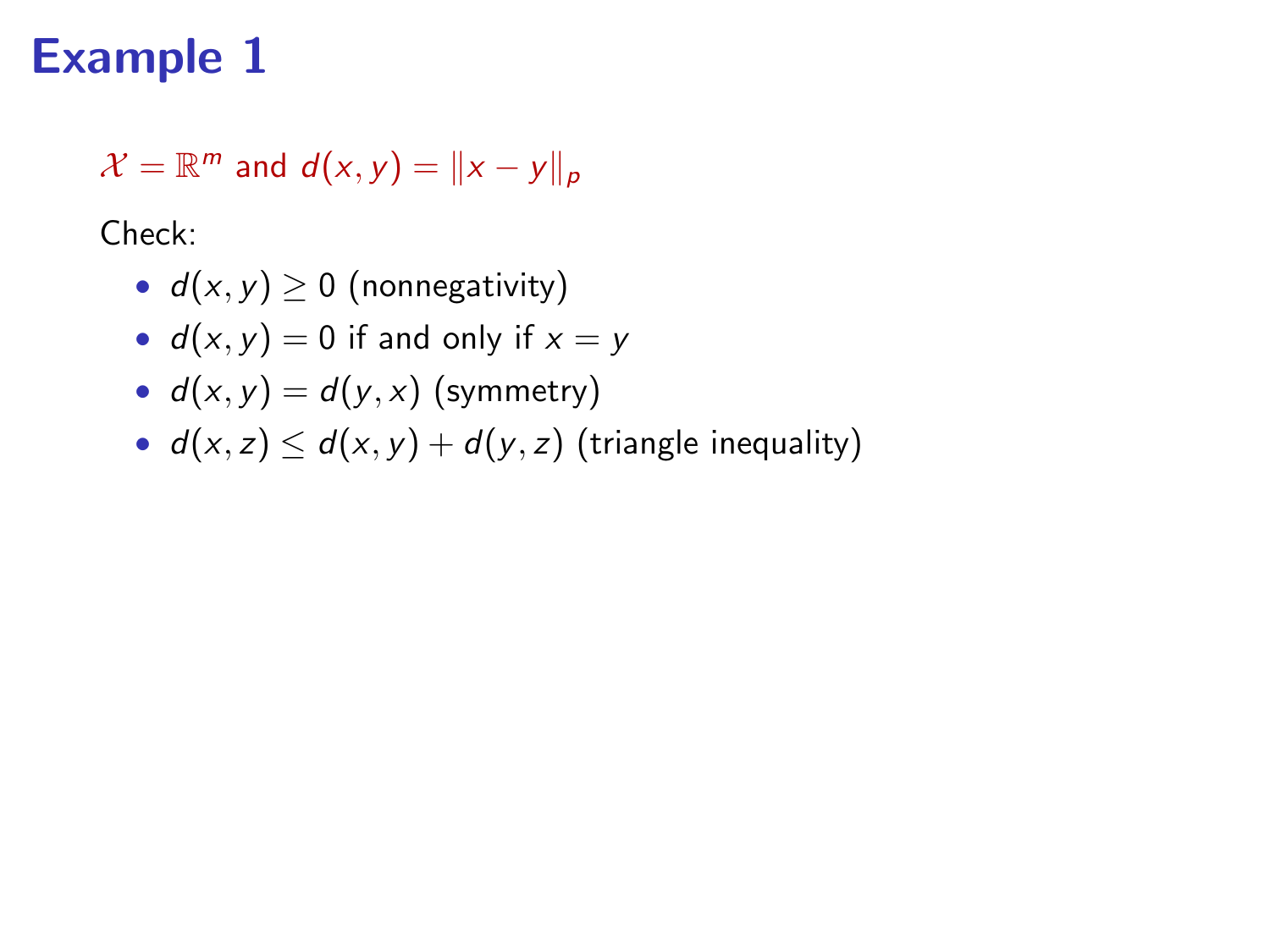# Example 2

 $\mathcal{X} = \{$ strings over some alphabet $\}$  and  $d =$  edit distance

Check:

- $d(x, y) \ge 0$  (nonnegativity)
- $d(x, y) = 0$  if and only if  $x = y$
- $d(x, y) = d(y, x)$  (symmetry)
- $d(x, z) \leq d(x, y) + d(y, z)$  (triangle inequality)